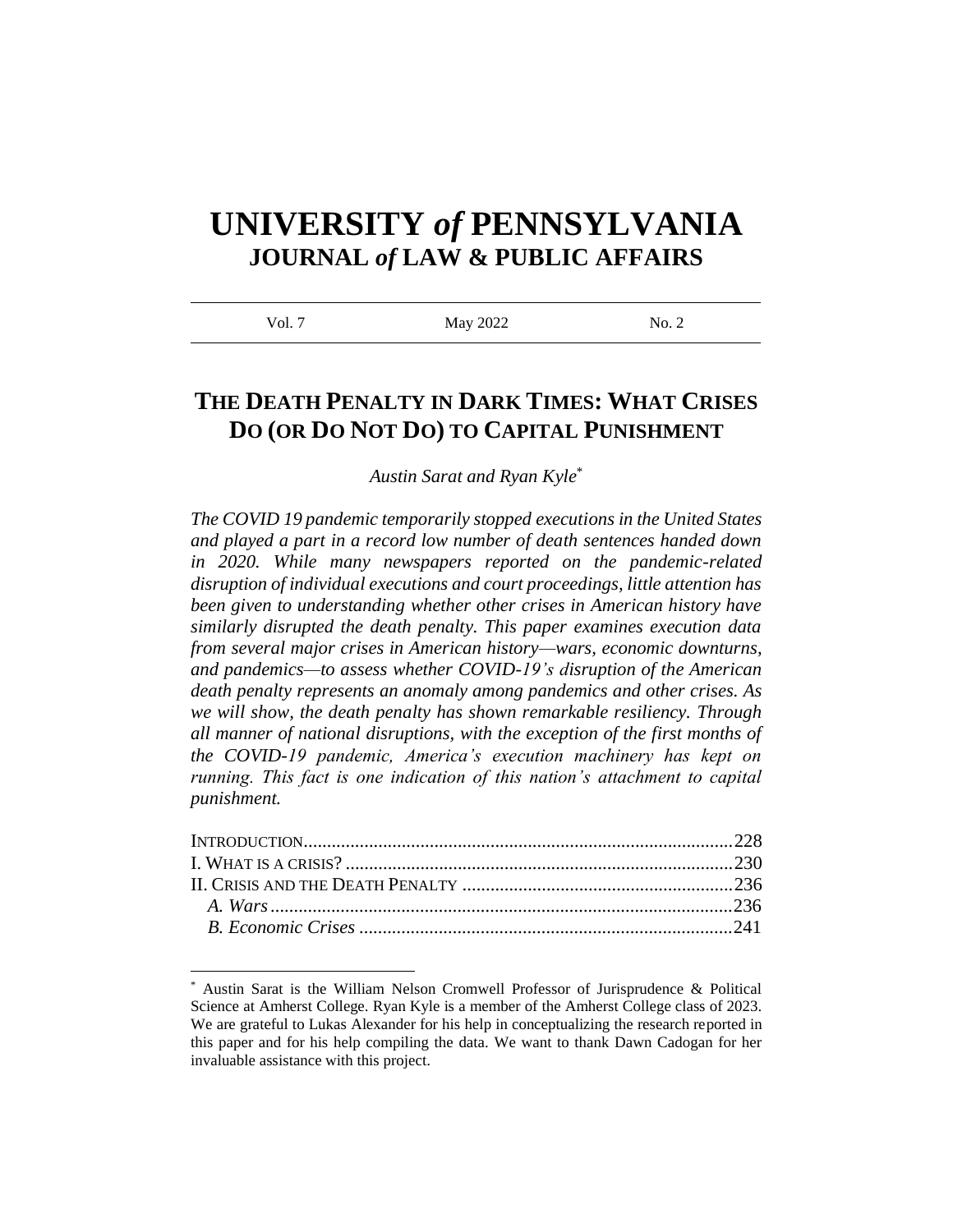| 228 | Journal of Law and Public Affairs | [May 2022] |
|-----|-----------------------------------|------------|
|     |                                   |            |

#### **INTRODUCTION**

<span id="page-1-0"></span>On March 16th, 2020, the Texas Court of Appeals made headlines when it became the first court in the nation to postpone an execution due to the unfolding COVID-19 pandemic. It pushed the execution of John Hummel back for sixty days, citing "the enormous resources needed to address that emergency."<sup>1</sup> Three days later, it granted a stay of execution to Tracy Beatty on the same grounds.<sup>2</sup> The State Department of Corrections had assured the court in both cases that carrying out the executions could be done safely. "[T]he death chamber at the state penitentiary," the Department noted, "is isolated from the rest of the prison. 'It is thoroughly cleaned, consistently and constantly,'" yet the judges were unpersuaded.<sup>3</sup> Although the court turned aside all other aspects of the men's appeals, the court issued stays in light of what it called "'the current health crisis."<sup>4</sup>

Other states responded to the pandemic by making special accommodations to deal with the health needs of their death row populations, but several also followed Texas's lead in putting executions on hold. By the end of 2020, a total of eleven executions had been delayed due to pandemicrelated concerns and only seventeen people were put to death—the lowest annual number of executions since 1991.<sup>5</sup>

The United States was already on pace to execute fewer than thirty people for the sixth consecutive year when the coronavirus crisis erupted in mid-March, but the pandemic played a significant role in 2020's low execution toll.<sup>6</sup> The pandemic also played a part in the record low number of

<sup>&</sup>lt;sup>1</sup> In re Hummel, No. WR-81, 578-02, 2020 WL 1268970, at \*1 (Tex. Crim. App. Mar. 16, 2020).

<sup>2</sup> *In re* Beatty, No. WR-59, 939-04, 2020 WL 13229145, at \*1 (Tex. Crim. App. Mar. 19, 2020).

<sup>3</sup> Josiah Bates, *Texas Execution Stayed for 60 Days Over Coronavirus Concerns*, TIME (Mar. 17, 2020), https://time.com/5804679/texas-execution-stayed-for-60-days-over-coronavirusoutbreak-concerns/ [https://perma.cc/M97V-4CFP].

<sup>4</sup> *Id*.

<sup>5</sup> For complete list of executions stayed originally scheduled for 2020, see *Stays of Execution in 2020*, DEATH PENALTY INFO. CTR., https://deathpenaltyinfo.org/stories/stays-ofexecution-in-2020 [https://perma.cc/93DQ-5MD4] (last visited June 25, 2021). For annual execution tolls from 1991 to 2020, see *Executions by State and Region Since 1976*, DEATH PENALTY INFO. CTR., https://deathpenaltyinfo.org/executions/executions-overview/numberof-executions-by-state-and-region-since-1976 [https://perma.cc/72JY-Z6P2 ] (last visited June 25, 2021).

<sup>6</sup> *The Death Penalty in 2020: Year End Report*, DEATH PENALTY INFO. CTR. (Dec. 16, 2020), https://reports.deathpenaltyinfo.org/year-end/YearEndReport2020.pdf [https://perma.cc/ U6A8-JATZ] [hereinafter *Report*].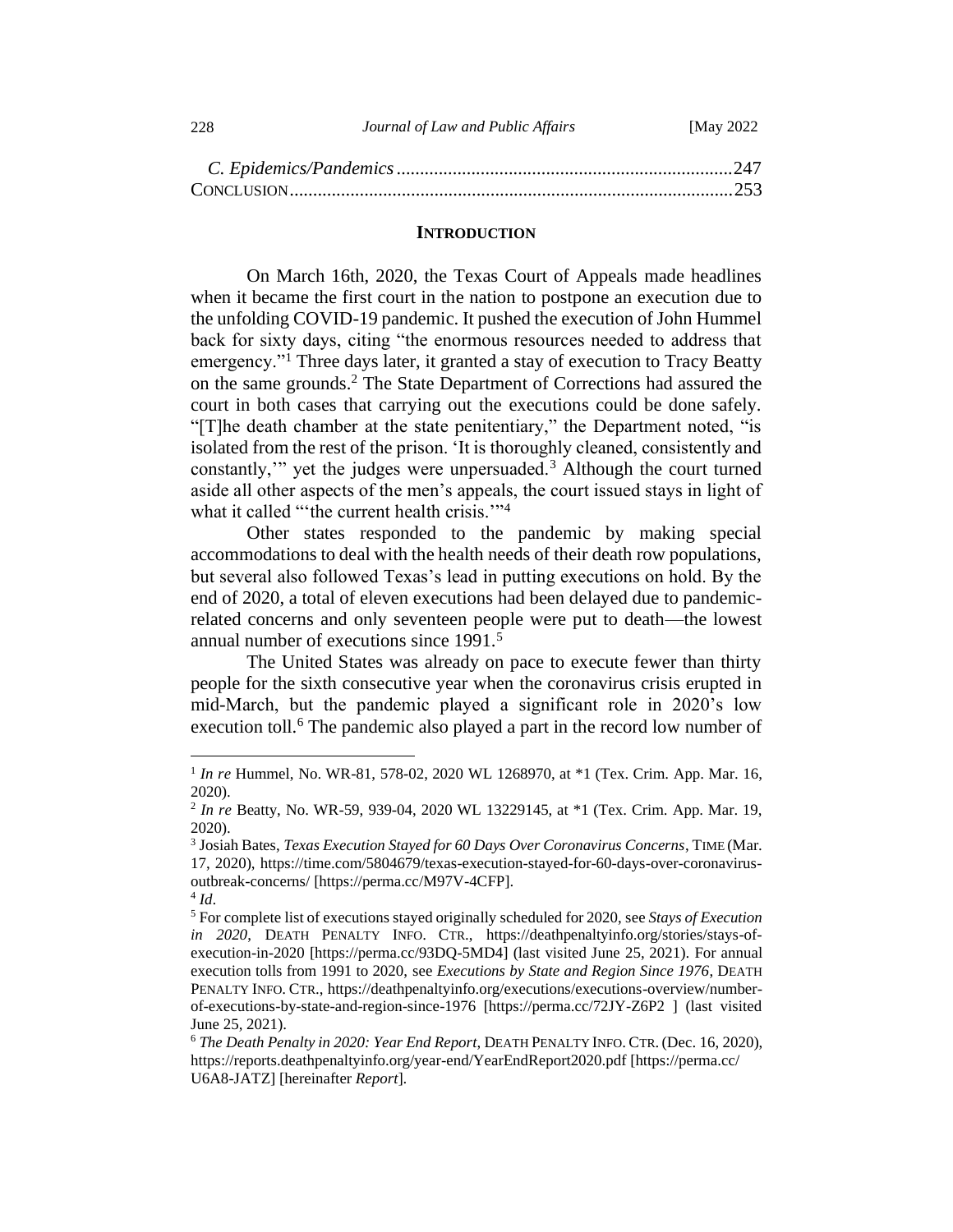death sentences (eighteen) handed down in 2020. Trials were stopped and put on hold due to the severe health risks associated with staging in-person hearings and proceedings.<sup>7</sup> Notable death penalty cases that were delayed included the trials of accused Parkland shooter Nikolas Cruz<sup>8</sup> and Justin Smith, who was accused of murdering a University of Kentucky student in 2015.<sup>9</sup>

While many newspapers reported on the pandemic-related disruption of individual executions and court proceedings,  $10$  little attention has been given to understanding whether other crises in American history have similarly disrupted the death penalty. At the time that John Hummel's execution was delayed, the Death Penalty Information Center noted only two other instances when executions had been postponed in Texas due to national emergencies or natural disasters—once in wake of the September 11th attacks in 2001 and again in wake of Hurricane Harvey in  $2017$ .<sup>11</sup> In a March 2020 article entitled "How Coronavirus is Disrupting the Death Penalty," Keri Blackinger and Maurice Chammah argued that "natural events" rarely have led to the postponement of executions and other death penalty proceedings.<sup>12</sup> They, too, cite the 2017 Hurricane Harvey-motivated delay as a rare example

<sup>7</sup> *DPIC MID-YEAR REVIEW: Pandemic and Continuing Historic Decline Produce Record-Low Death Penalty Use in First Half of 2020,* DEATH PENALTY INFO. CTR., https://deathpenaltyinfo.org/facts-and-research/dpic-reports/dpic-special-reports/dpic-midyear-review-pandemic-and-continuing-historic-decline-produce-record-low-death-penaltyuse-in-first-half-of-2020 [https://perma.cc/Q3EX-ZBCR] (last visited June 25, 2021); *The Death Penalty in 2020: Year End Report*, DEATH PENALTY INFO. CTR. (Dec. 16, 2020) https://reports.deathpenaltyinfo.org/year-end/YearEndReport2020.pdf [https://perma.cc/ YB39-EQUD].

<sup>8</sup> Curt Anderson, *Judge: Florida School Shooting Trial off Indefinitely*, AP NEWS (June 22, 2020), https://apnews.com/article/virus-outbreak-fort-lauderdale-school-shootings-fl-statewire-florida-b931a81d4fea58a46b387e95d4dafcea [ https://perma.cc/GPV2-USE3].

<sup>9</sup> Jeremy Chisenhall, *UK Student Was Killed 5 Years Ago. Lexington Trial of Man Accused Delayed Again*, LEXINGTON HERALD-LEADER (June 24, 2020), https://www.kentucky.com/ news/local/crime/article243764777.html [https://perma.cc/T6RJ-FFWZ].

<sup>10</sup> Jess Bravin, *Prisoner Executions Are Put Off Because of Pandemic*, WALL ST.J. (Mar. 26, 2020), https://www.wsj.com/articles/prisoner-executions-are-put-off-because-of-pandemic-11585177364; Tom Jackman & Mark Berman, *Despite Recent Federal Flurry, Number of U.S. Executions Is Lowest Since 1991*, WASH. POST (Dec. 16, 2020), https://www.washingtonpost.com/nation/2020/12/16/us-executions-decline/; *Report*, *supra*  note 6.

<sup>11</sup> *Texas Court Issues 60–Day Stay of Execution for John Hummel in Response to Coronavirus Crisis*, DEATH PENALTY INFO. CTR. (Mar. 17, 2020), https://deathpenalty info.org/news/texas-court-issues-60-day-stay-of-execution-for-john-hummel-in-responseto-coronavirus-crisis [https://perma.cc/36HF-MX46].

<sup>12</sup> Keri Blakinger & Maurice Chammah, *How Coronavirus Is Disrupting the Death Penalty*, MARSHALL PROJ. (Mar. 24, 2020), https://www.themarshallproject.org/2020/03/23/howcoronavirus-is-disrupting-the-death-penalty [https://perma.cc/9WYV-UYMW].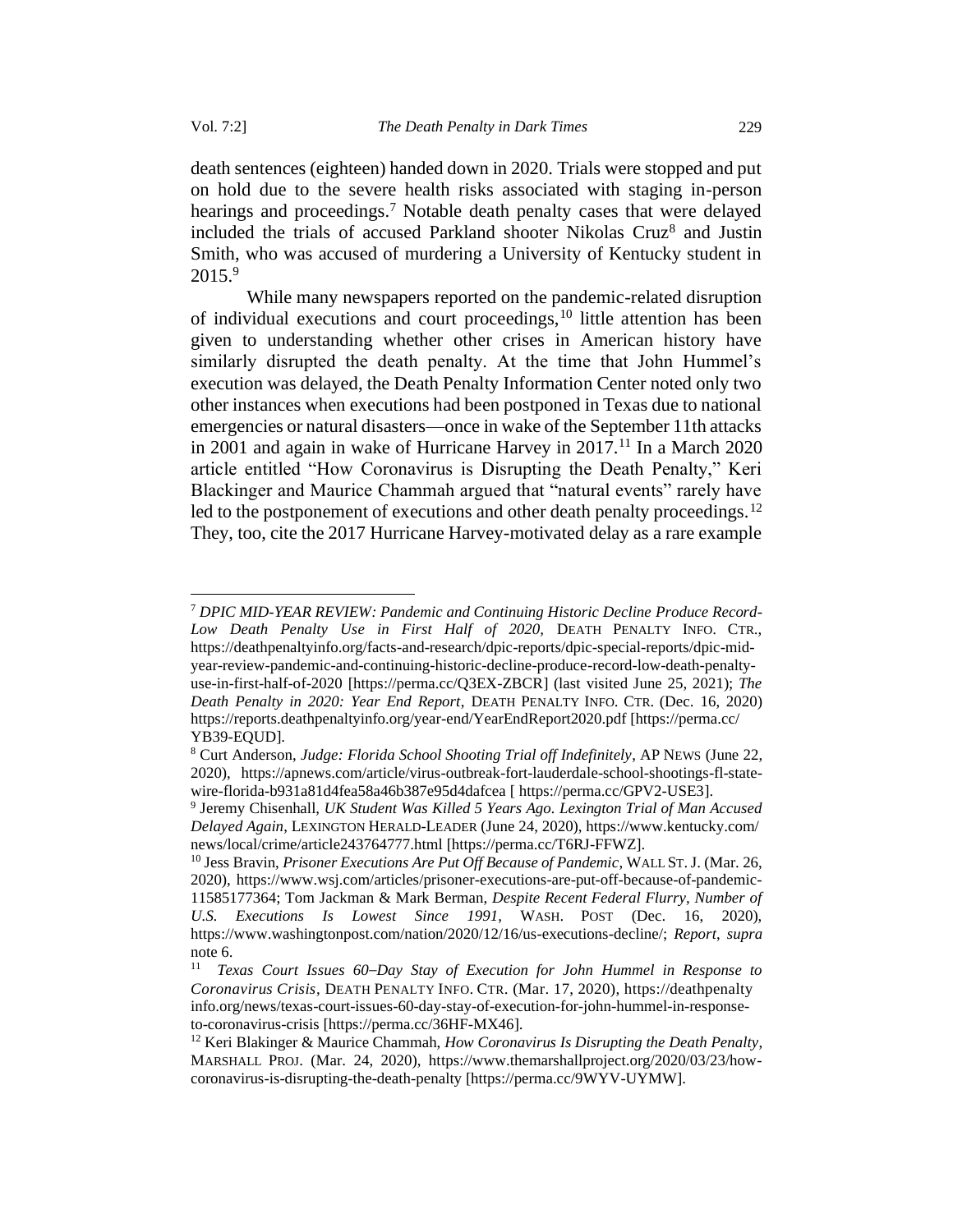of such a postponement.<sup>13</sup> Finally, in a March 2020 op-ed entitled "Will Coronavirus Stop America from Carrying out Executions?," Austin Sarat reviewed execution data from twentieth and twenty-first century pandemics in the United States and found that those disease outbreaks did not historically interrupt executions.<sup>14</sup>

In what follows, we examine execution data during several major crises in American history—wars, economic downturns, and pandemics—to assess whether COVID-19's disruption of the American death penalty represents an anomaly among pandemics and other crises.<sup>15</sup> Because such events fundamentally disrupt day-to-day life, redirecting attention and resources to their amelioration and resolution, the extent to which executions proceed as "normal" provides one measure of what we call the death penalty's resiliency. Understanding that quality can also help measure the depth and strength of America's attachment to capital punishment.

In Part II we discuss the meaning of crisis and the way that label has been deployed to identify, name, and understand disruptive events or conditions. Part III examines what happened to death sentences and executions during the nation's wars, economic downturns, and disease outbreaks.<sup>16</sup> As we will show, the death penalty has shown remarkable resiliency. Through all manner of national disruptions, with the exception of the first months of the COVID-19 pandemic, America's execution machinery has kept on running. In Part IV, we discuss that fact's significance as a measure of the support capital punishment has enjoyed throughout history.

#### **I. WHAT IS A CRISIS?**

<span id="page-3-0"></span>Used today to describe virtually any "bad" situation, the term "crisis" seems to have lost much of its analytical might.<sup>17</sup> Media commentators, politicians, and scholars of all stripes frequently invoke the term to generally

 $^{13}$  *Id.* 

<sup>14</sup> Austin Sarat, *Will Coronavirus Stop America from Carrying Out Executions*?, JUSTIA (Mar. 24, 2020), https://verdict.justia.com/2020/03/24/will-coronavirus-stop-america-fromcarrying-out-executions [https://perma.cc/8GRH-JNWB].

<sup>&</sup>lt;sup>15</sup> For this article, we assess the effects of crises on the death penalty by analyzing execution data from the ESPY file. M. Watt Espy & John Ortiz Smykla, *Executions in the U.S. 1608– 2002: The ESPY File: Executions by Date*, https://files.deathpenaltyinfo.org/legacy/

documents/ESPYyear.pdf [https://perma.cc/K2HV-KCH2] [hereinafter *ESPY File*]; *Executions by State and Region Since 1976*, DEATH PENALTY INFO. CTR., https://deathpenaltyinfo.org/executions/executions-overview/number-of-executions-bystate-and-region-since-1976 [https://perma.cc/3TEP-79GK] (last visited June 25, 2021).

<sup>&</sup>lt;sup>16</sup> We examine only the most important of America's wars, economic downturns, and outbreaks of disease. A complete account is beyond the scope of our research.

<sup>17</sup> Edgar Morin & Thierry C. Pauchant, *For a Crisiology*, INDUS. & ENV'T CRISIS Q. 5, 5 (1993).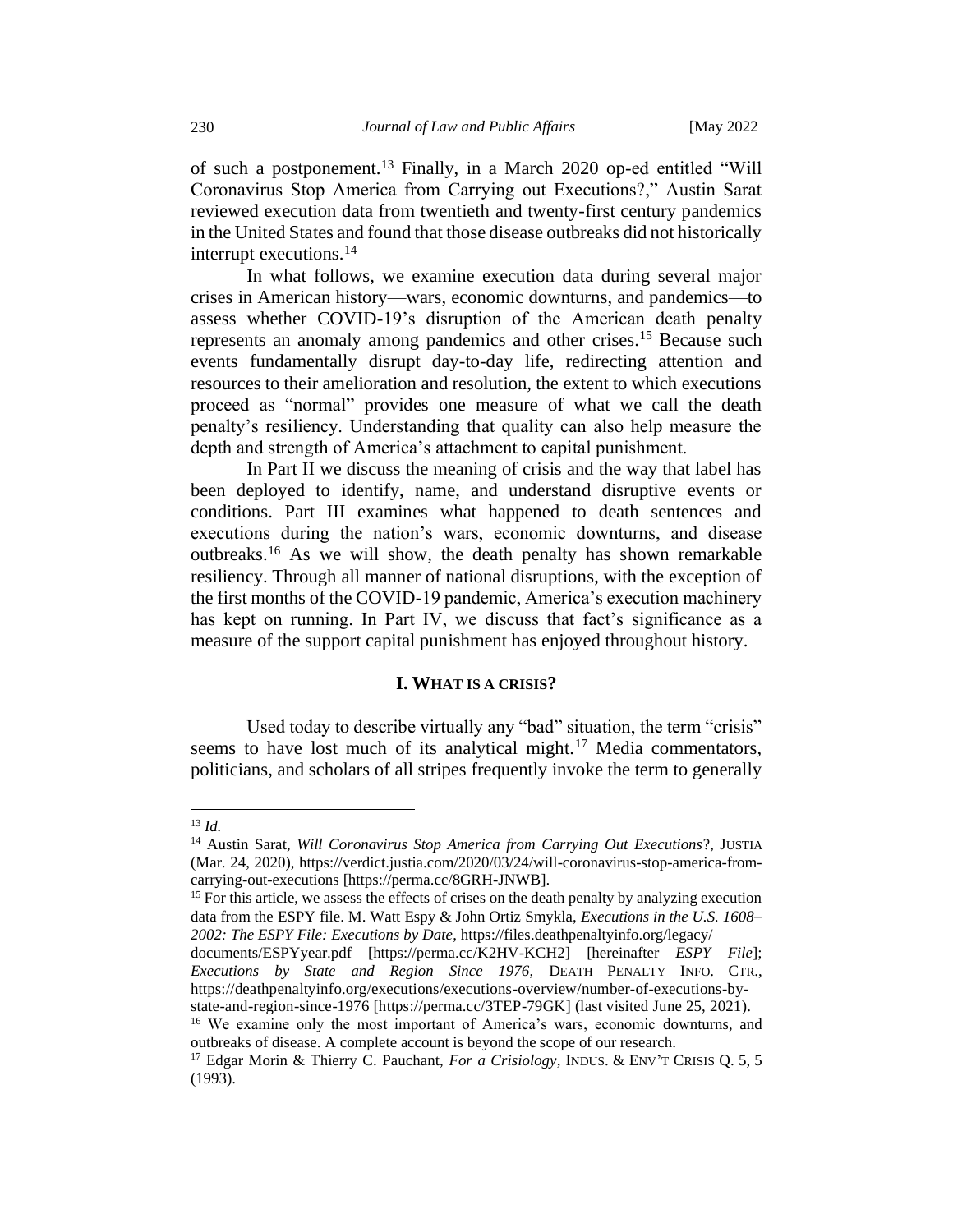describe difficult conditions in different domains of social, economic, and political life.

The Biden administration's stated commitment to solving the four "converging" crises of our time—the "COVID-19 crisis," the "economic crisis," the "climate crisis," and the "crisis of racism/racial inequities" exemplifies the term's current function as a catchword for a wide range of undesirable phenomena. The media has also frequently applied the crisis label to problems that the COVID-19 outbreak has exacerbated. Journalists have been particularly attentive to its contribution to what are variously labelled the "education crisis,"<sup>18</sup> "poverty crisis,"<sup>19</sup> "hunger crisis,"<sup>20</sup> "opioid crisis,"<sup>21</sup> and the "crisis for capitalism."<sup>22</sup> Psychologists have pointed out COVID-19's impact in bringing about "mental health crises."<sup>23</sup> And finally, political scientists and constitutional scholars have described a pandemicrelated "constitutional crisis"<sup>24</sup> and "crisis of democracy."<sup>25</sup>

<sup>18</sup> Ulrich Boser, Perpetual Baffour & Steph Vela, *A Look at the Education Crisis,* CTR. FOR AM. PROGRESS (Jan. 26, 2016), https://www.americanprogress.org/issues/education-k-12/reports/2016/01/26/129547/a-look-at-the-education-crisis/ [https://perma.cc/562C-NMQ5]; Kathy Hirsh-Pasek et al., *COVID-19 Sparks an Overdue Discussion on Education Reform: An Optimistic Vision*, BROOKINGS (Jan. 4, 2021), https://www.brookings.edu/ blog/education-plus-development/2021/01/04/covid-19-sparks-an-overdue-discussion-oneducation-reform-an-optimistic-vision/ [https://perma.cc/7CRN-X7BJ].

<sup>&</sup>lt;sup>19</sup> Dylan Matthews, *Joe Biden Is Taking Office Amid a Poverty Crisis*, VOX (Dec. 3, 2020), https://www.vox.com/future-perfect/21582005/joe-biden-poverty-covid [https://perma.cc/ V5KF-E2AH].

<sup>20</sup>Siobhán O'Grady, *The Coronavirus Intensified a Hunger Crisis Last Year, But 2021 Could Be Worse*, WASH.POST (Jan. 6, 2021), https://www.washingtonpost.com/world/2021/01/ 06/coronavirus-starvation-poverty-inequality-hunger-un/ [https://perma.cc/5B5S-47RP]. <sup>21</sup> Abha Bhattarai, *Justice Department Sues Walmart, Alleging It Helped Fuel Opioid Crisis*, WASH. POST (Dec. 22, 2020), https://www.washingtonpost.com/business/2020/12/22/ walmart-opioid-crisis-lawsuit/ [https://perma.cc/L9K5-DXNY].

<sup>22</sup> Douglas Webber, *Capitalism and the Coronavirus Crisis: The Coming Transformation(s)*, CONVERSATION, (Oct. 28, 2020), http://theconversation.com/capitalism-and-the-corona virus-crisis-the-coming-transformation-s-149027 [https://perma.cc/E34M-K7WE].

<sup>23</sup> American Psychological Association, *The National Mental Health Crisis*, Am. Psych. Ass'n (Jan. 1, 2021), https://www.apa.org/monitor/2021/01/trends-national-crisis [https:// perma.cc/RA5T-2WES].

<sup>24</sup> Philip Rucker, Amy Gardner & Annie Linskey, *Trump's Escalating Attacks on Election Prompt Fears of a Constitutional Crisis*, WASH. POST (Sept. 24, 2020), https://www. washingtonpost.com/politics/trump-election-transition-crisis/2020/09/24/068d2286-fe79- 11ea-8d05-9beaaa91c71f\_story.html [https://perma.cc/E66Z-XYSY]; Letters to the Editor, *The Constitutional Crisis Has Arrived*, WASH.POST (Jan. 5, 2021), https://www.washington post.com/opinions/letters-to-the-editor/the-constitutional-crisis-has-arrived/2021/01/05/ 91b7c040-4eb1-11eb-a1f5-fdaf28cfca90\_story.html [https://perma.cc/7258-9DT8]. <sup>25</sup> Farhad Manjoo, *I'm Doomsday Prepping for the End of Democracy*, N.Y. TIMES (Sept. 3, 2020), https://www.nytimes.com/2020/09/03/opinion/im-doomsday-prepping-for-the-endof-democracy.html [https://perma.cc/34JD-XLHP].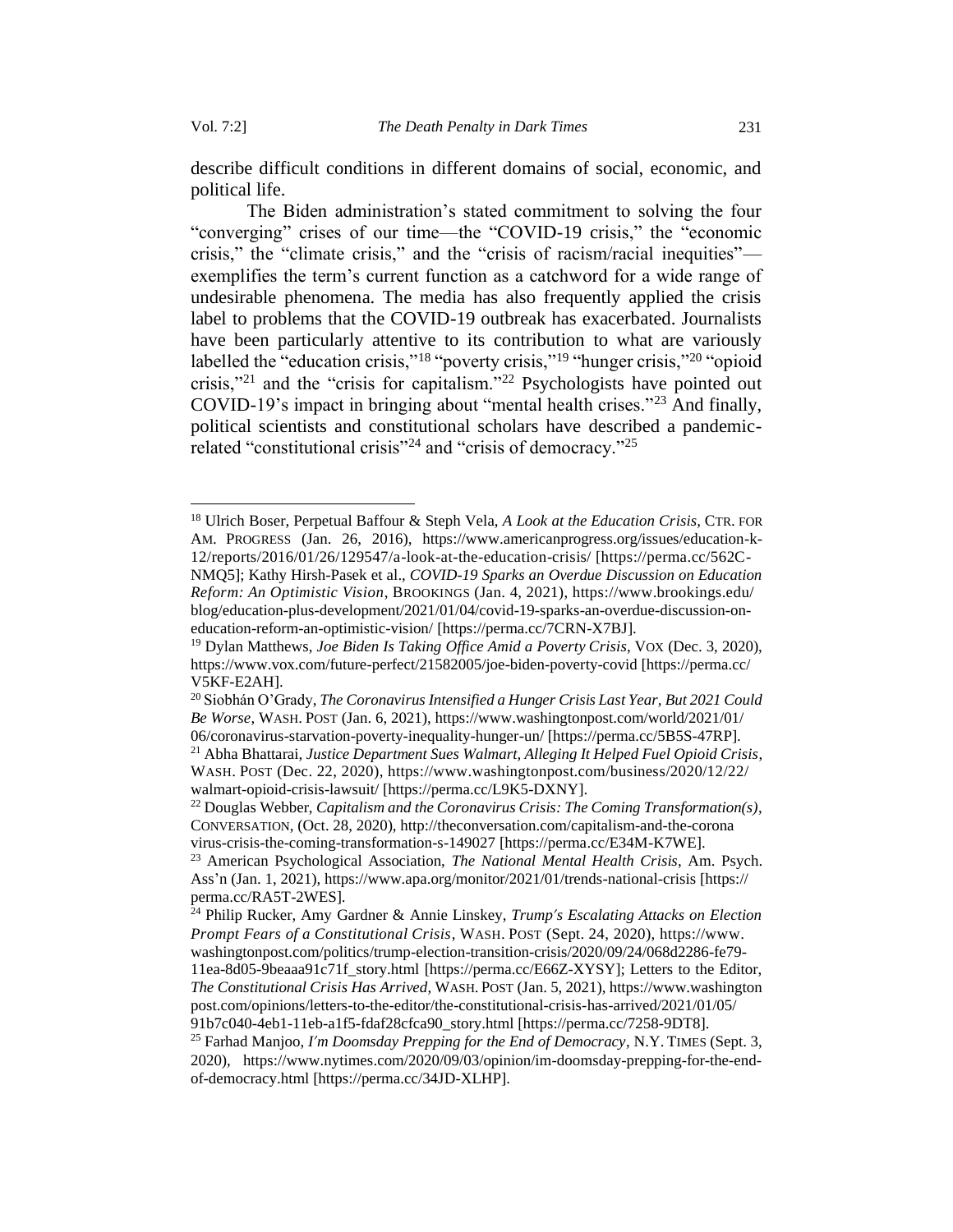But while the "crisis" label is currently very much in vogue, the term has not always been invoked so frequently. The term "crisis" originally comes from the Greek word "*krisis*,*"* meaning "decision," and in Ancient Greece and throughout succeeding centuries, it was used to describe specific times when decisions had to be made between two stark, often life-deciding, alternatives in the medical, legal, theological, and political realms.<sup>26</sup> In the medical realm, doctors used the term "crisis/*krisis*" to signify the moment when they would decide whether their ailing patient would live or die.<sup>27</sup> In the legal realm, "crisis/*krisis*" referred to the judge's final determination of a defendant's guilt or innocence.<sup>28</sup> Similarly, in the theological realm, specifically in the Christian tradition, "crisis/*krisis*" referred to the coming "Last Judgment"— the day on which God would issue a final judgment of humanity, granting salvation to some and condemning others to eternal damnation.<sup>29</sup> And finally, in the political realm, "crisis/*krisis*" referred to what a politician decided that would determine the fate of the body politic.<sup>30</sup>

Because "crisis" referred only to specific moments of decision, its use remained fairly limited until the seventeenth century, by which point the term had been incorporated into the Latin and then into the French, English and German languages.<sup>31</sup> During that period, one of great instability in Europe, politicians, economists, and psychologists used "crisis" as a metaphor to describe the political, economic, and psychological consequences of such instability.<sup>32</sup> In 1627, the English politician Benjamin Rudyerd called the fierce tensions between Parliament and the Crown "'the Chrysis of Parliaments; we shall know by this if Parliaments live or die.'"33 In seventeenth century France, the term was used first to describe psychological troubles and then towards the tail end of the century to describe economic hardship under Louis XIV.<sup>34</sup>

"Crisis" became even more widely used during the eighteenth and nineteenth centuries to describe numerous economic downturns and political

<sup>26</sup> Nadia Urbinati, *Reflections on the Meaning of the 'Crisis of Democracy*,' 3 DEMOCRATIC THEORY 6, 10 (2016); JANET ROITMAN, ANTI-CRISIS 3 (2014).

<sup>27</sup> Reinhart Koselleck, *Crisis*, 67 J. HIST. IDEAS 357, 360 (Michaela W. Richter trans. 2006); Melvin Rader, *Toward a Definition of Cultural Crisis*, 9 KENYON REV. 262, 269 (Spring 1947); JANET ROITMAN, ANTI-CRISIS 15–16 (2014); Michael Freeden, *Crisis? How Is That a Crisis?!*, 12 CONTRIBUTIONS TO HIST. CONCEPTS 12, 17 ( 2017).

<sup>28</sup> Koselleck, *supra* note 27, at 10.

<sup>29</sup> *Id.* at 359–60.

<sup>&</sup>lt;sup>30</sup> *Id.* at 358–59. For another perspective on the "political" definition of crisis, see Urbinati, *supra* note 26, at 10–11. For an analysis of how crisis is defined according to certain political ideologies, see Freeden, *supra* note 27, at 22.

*<sup>31</sup>* Koselleck, *supra* note 27, at 361–62.

<sup>32</sup> *Id.* at 358.

<sup>33</sup> *Id*. at 362.

<sup>34</sup> *Id.* at 362.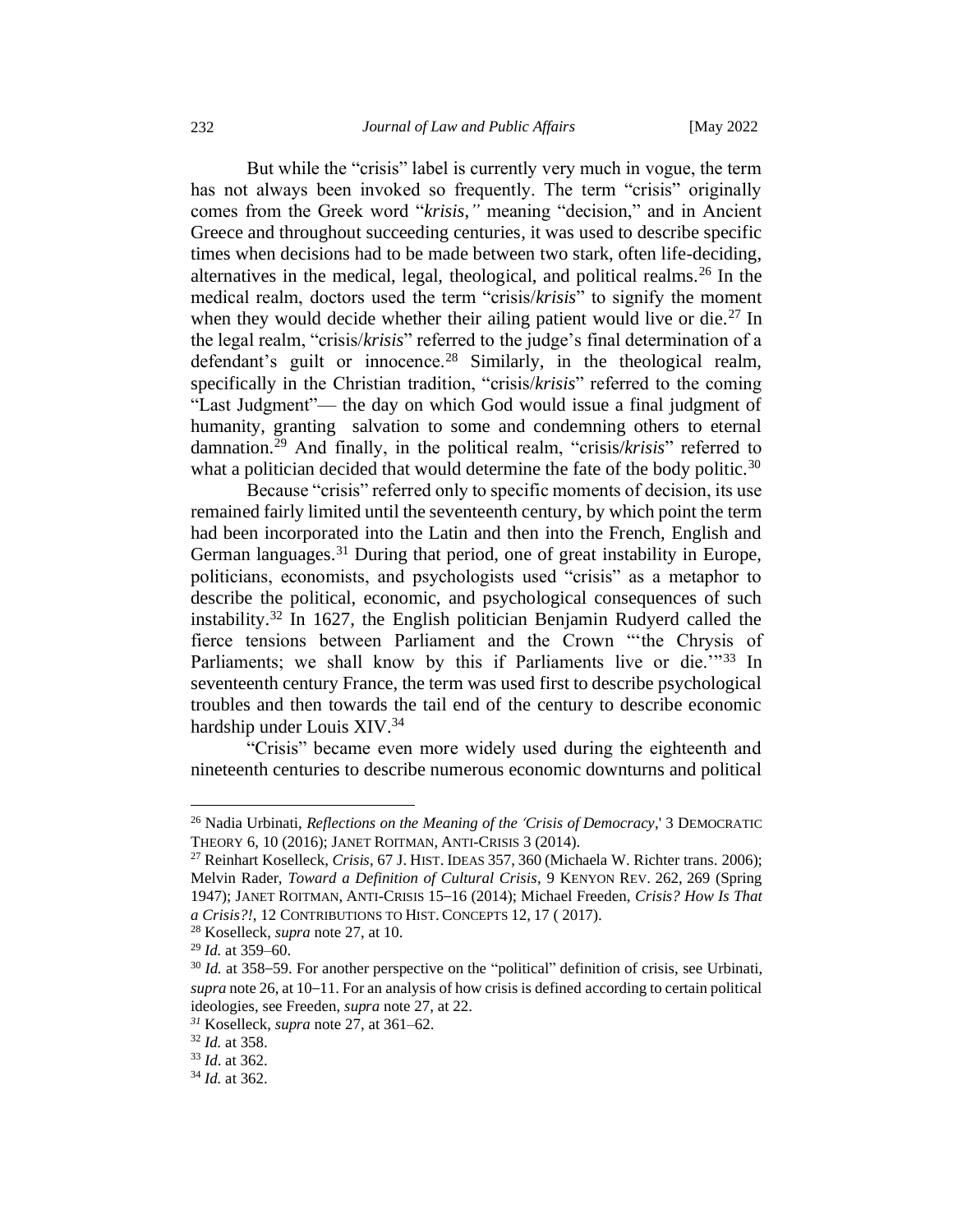conflicts. In *Émile,* a 1762 treatise on the nature of education and on the nature of man, Jean-Jacques Rousseau famously declared that "'[w]e are approaching the crisis-state and the century of revolutions. $1^{35}$  A few years later, Thomas Paine published a pamphlet called *The Crisis* in which he argued that the America's Revolutionary War was a "crisis" that would yield one of two results: democracy or tyranny.<sup>36</sup> In the nineteenth century, "crisis" played a prominent role in Karl Marx's theory that all economic downturns were the product of a larger "capitalist crisis."<sup>37</sup>

During the nineteenth century, the application of the term "crisis" became more popular. It was used to describe the numerous economic downturns that plagued Europe throughout the nineteenth century.<sup>38</sup> Economists and economic historians continued to claim the term as their own in the early twentieth century.<sup>39</sup> One of them, French economist Francois Simiand, devised a quantitative model for determining what economic conditions constituted a "crisis."<sup>40</sup> Additionally, in 1929—the first year of the Great Depression—French economic historians Lucien Febvre and Marc Bloch founded the journal *Annales* in which they published numerous articles on economic crises throughout history.<sup>41</sup> The success of economic historians in claiming the term "crisis" as their own is reflected by the fact that the 1937 *Encyclopedia of the Social Sciences* defined "crisis" as a "'grave and sudden disturbance upsetting the complex equilibrium between the supply and demand of goods, services, and capital*.*'" 42

At the beginning of the twentieth century, scholars in other disciplines began to talk regularly about crises. By mid-century, in the immediate aftermath of World War  $II$ ,<sup>43</sup> philosophers, social scientists, and historians wrote frequently about what they called the "'crisis of western

<sup>35</sup> Randolph Starn, *Historians and 'Crisis*,*'* 52 PAST & PRESENT 3, 6 (1971).

<sup>36</sup> Koselleck, *supra* note 27, at 374. For another interpretation of Paine's use of "crisis," see Starn, *supra* note 35, at 6.

<sup>37</sup> Koselleck, *supra* note 27, at 395; Starn, *supra* note 35,*.* at 7. For an explanation of Marx's theory of crisis, see Freeden, *supra* note 27, at 17–18. One Italian lexicographer in the 1860s voiced fierce opposition to these applications of "crisis" as a metaphor, but most other scholars seemed to embrace the term's newfound uses.

<sup>&</sup>lt;sup>38</sup> Koselleck, *supra* note 27, at 390–97; For more on Marx's theory of crisis, see KARL MARX, CAPITAL: A CRITIQUE OF POLITICAL ECONOMY 155 (Friedrich Engels ed. Edward B. Aveling, Samuel Moore & Ernest Untermann trans. 1906); SIMON CLARKE, MARX*'*S THEORY OF CRISIS (1994).

<sup>39</sup> Starn, *supra* note 35, at 10.

<sup>40</sup> *Id.*

<sup>41</sup> *Id.*

<sup>42</sup> *Id.* at 11.

<sup>43</sup> *Id.* at 12; *Crisis Continued*, 28 BLACKFRIARS 437, 437–40 (1947); G. V. Ferguson, *The Challenging World Crisis*, 2 INT'L J. 281, 281 (1947).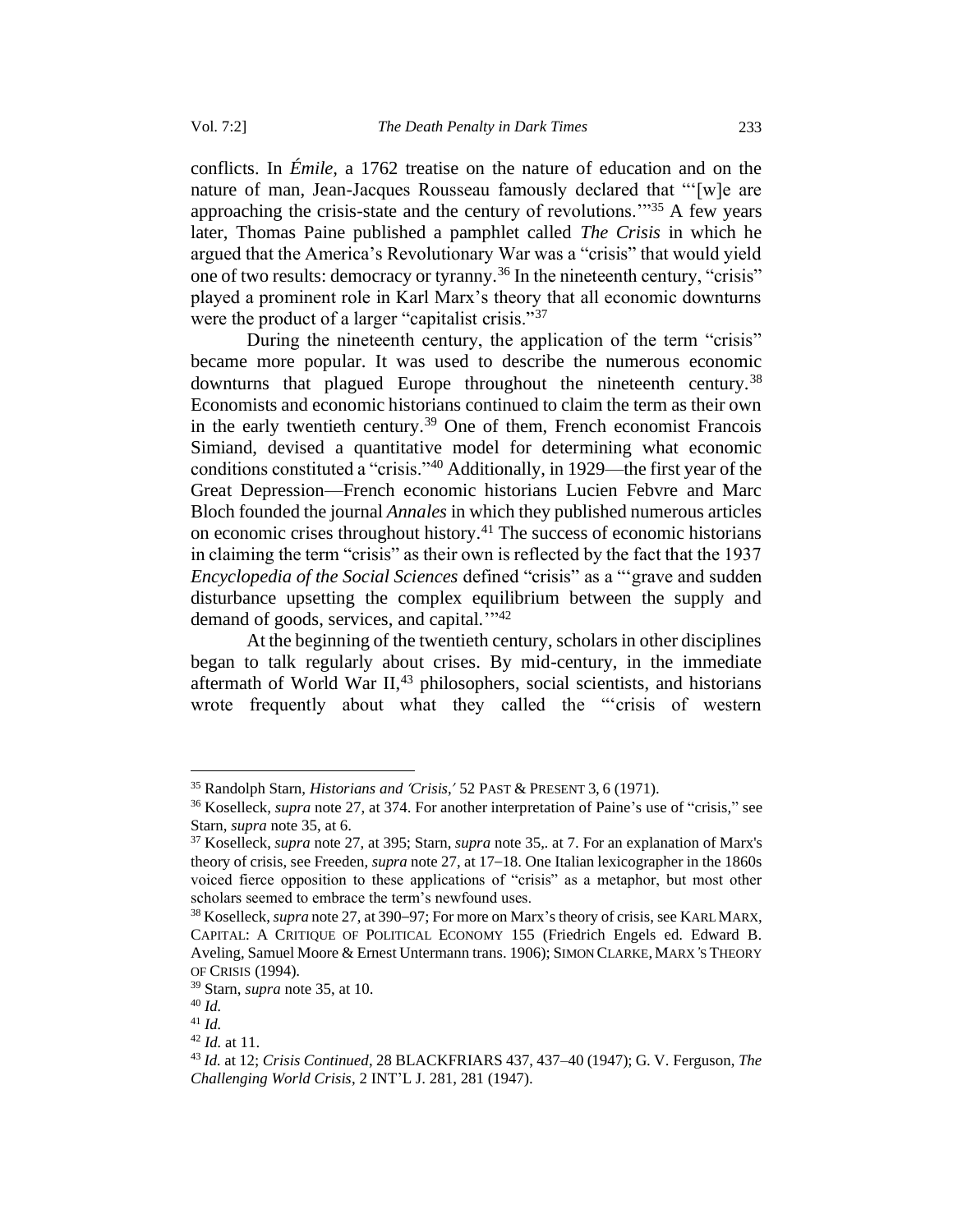civilization.'"<sup>44</sup> Throughout the ensuing decades, more and more scholars began drawing on the term crisis to describe difficult situations in their respective fields.

During the immediate postwar period, psychologist Erik Erikson developed his theory of an "identity crisis" to describe the distressing transition from childhood to adulthood.<sup>45</sup> In the 1960s, military strategist Herman Kahn offered a detailed theory of crisis in foreign policy,<sup>46</sup> and demographers began lamenting the "'crisis of overpopulation'" worldwide and the "'crisis of stagnancy" in some European economies.<sup>47</sup> Yet even as scholars tried to define what constituted a crisis in their respective fields, the term's widespread use rendered it a pliable term. So much so that the 1968 version of the *International Encyclopedia of Social Sciences* simply defined it as "'a lay term in search of scholarly meaning."<sup>48</sup>

In response to such concerns, some have attempted to create a more streamlined definition of crisis, drawing on quantitative data to define a crisis as an *especially* bad situation.<sup>49</sup> American political scientist Jeffrey R. Henig sheds light on this approach and its drawbacks in his analysis of widespread claims of an education crisis in the United States.<sup>50</sup> He argues that the quantitative approach to defining crisis does not necessarily yield a more rigorous definition of the term. If anything, he concludes that the quantitative approach has empowered more and more social scientists to attach the crisis label to an increasingly large numbers of "bad" phenomena with little consistency and precision. By the mid-twentieth century, crisis was used to describe many different kinds of suffering.

In his 1947 article, "Toward a Definition of Cultural Crisis," American philosopher Melvin Rader criticized the equation of "crisis" with "suffering." He argued that crisis should not "be identified with such evils as poverty, disease, and injustice."<sup>51</sup> He argued that the term should be reserved to describe a "grave disturbance of equilibrium."<sup>52</sup>

Almost three decades later, Edgar Morin published "For a Crisology." In that article, which called for a new science of crisis, "disruption" and "disequilibrium" emerge as central elements of "crisology." In the process of

<sup>44</sup> Starn, *supra* note 35, at 12; Harold J. Laski, *The Crisis in Our Civilization,* 26 FOREIGN AFFS. 36–51 (1947).

<sup>45</sup> Starn, *supra* note 35, at 13; ERIK H. ERIKSON, IDENTITY: YOUTH AND CRISIS (1968).

<sup>46</sup> Starn, *supra* note 35, at 13; *see* HERMAN KAHN & ANTHONY J. WIENER, CRISIS AND ARMS CONTROL (1962).

<sup>47</sup> Starn, *supra* note 35, at 14.

<sup>48</sup> *Id.* at 13.

<sup>49</sup> Freeden, *supra* note 27, at 13.

<sup>50</sup> JEFFREY R. HENIG, RETHINKING SCHOOL CHOICE: LIMITS OF THE MARKET METAPHOR 27 (1994).

<sup>51</sup> Rader, *supra* note 27, at 263.

<sup>52</sup> *Id.* at 269.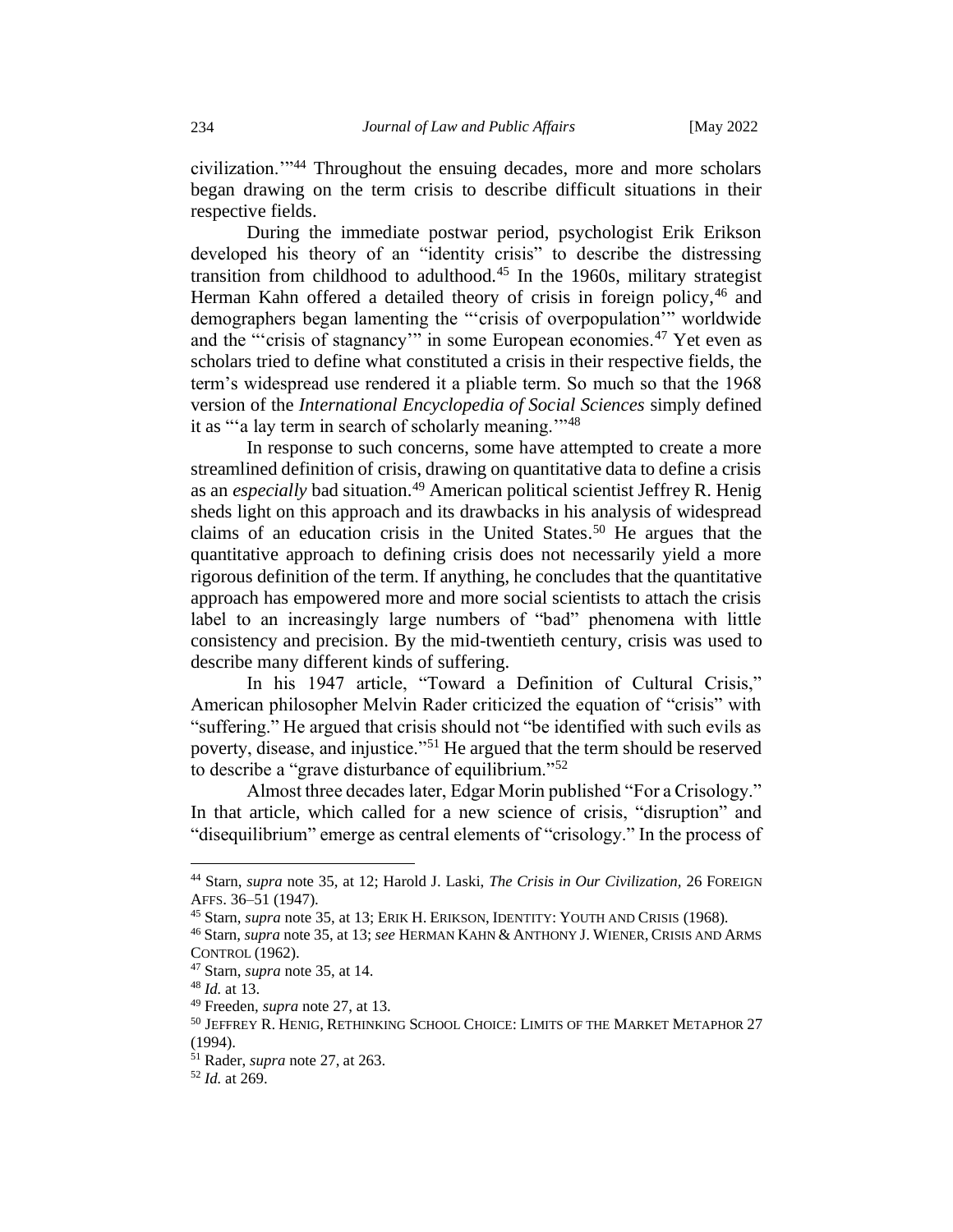describing "crisology," Morin notes that crises are often triggered by some disruptive "event" like a poor harvest or an invasion,  $53$  suggesting that crisis is synonymous with the *results* of a disruptive event rather than the event itself.

"Disruption" and "disequilibrium" remain salient aspects in definitions of crisis. For example, in his 2002 article on constitutional crises, Keith Whittington asserts that they "represent a disruption of the existing equilibrium,"<sup>54</sup> such as "when a period of international peace is disrupted by a moment of heightened conflict, or when economic stability suddenly gives way to deep depression or uncontrolled inflation."<sup>55</sup> By providing these specific examples of crisis scenarios, Whittington reinforces Morin's view that crises are inextricably linked to sudden, disruptive events.<sup>56</sup>

The event-based definition of crisis is useful in assessing the impact of "crisis" on the administration of the American death penalty. An eventbased definition of crisis alerts us to the temporality of particular periods of disruption and directs us to consider sudden disruptions throughout American history such as the start of wars, severe economic downturns, and disease outbreaks. Each disturbs an existing social "equilibrium." We can then identify the start and end of such disruptions<sup>57</sup> and see what happens to the death penalty when a crisis occurs.

<sup>53</sup> Morin & Pauchant, *supra* note 17, at 13.

<sup>54</sup> Keith E. Whittington, *Yet Another Constitutional Crisis*, 43 WM. & MARY L. REV. 2093, 2097 (2002).

<sup>55</sup> *Id.* at 2098.

<sup>56</sup> Some scholars argue that defining "crisis" as the product of some unexpected event's disruption of "normality" is problematic because that definition legitimates many unacceptable social phenomena that define "normality." It makes people think that a specific organization or that society as a whole is, by default, "acceptably managed," when it is not. Thus, by linking crisis to sudden events, we risk downplaying or altogether erasing problematic social phenomena that do not emerge from sudden events. Yet while commentators can surely use an event-based definition of crisis to obscure pre-existing societal issues, an event-based definition of crisis and an acknowledgment of pre-existing problems are not necessarily mutually exclusive. Jan P. Rockett, *Definitions Are Not What They Seem*, 1 RISK MGMT. 37, 41 (1999).

<sup>57</sup> The start of a war occurs with a formal declaration of war. In the absence of a formal declaration or equivalent, we define the start of a war as the outbreak of hostilities. We define the end of a war as the date on which hostilities ended. The end of a war can come in a formal surrender, armistice, ceasefire, or peace treaty. We define the start of an economic crisis as the date on which a momentous event occurred that rocked the American economy, such as a stock market crash or major bank failure. We approximate the end of an economic crisis based on estimates of when the economy began to recover provided by sources such as the National Bureau of Economic Research and the Encyclopedia of American Studies. We define the start of disease outbreaks according to reputable estimates of when the first cases of the disease were reported in the United States provided by sources such as the Centers for Disease Control and Prevention and G.F. Pyle's 1969 report on the spread of cholera in the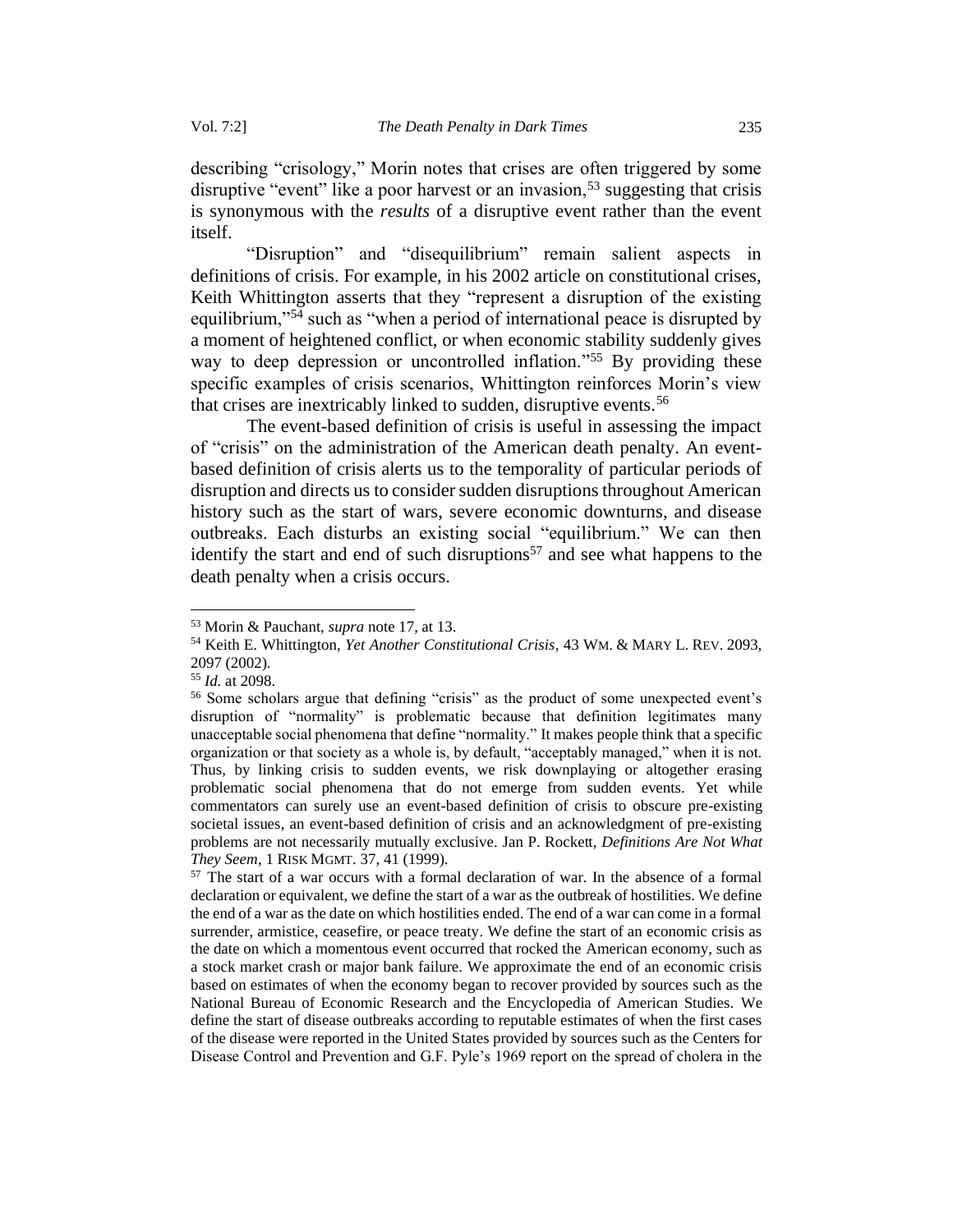#### **II. CRISIS AND THE DEATH PENALTY**

<span id="page-9-0"></span>Crises, by definition, produce alterations in the practices and/or administration of many institutions. They result in a redistribution of attention and resources and cause ripple effects which, depending on the severity of the crisis, touch areas of life far removed from the crisis' area of primary focus. But, in other parts of society, institutions demonstrate their resiliency and resistance to disruption and things may go on as before.

During wartime, recessions/depressions, and pandemics, the criminal justice system is often used to redirect social anxieties or to foster/react to moral panics by targeting dissenters or classes of so called "undesirables." We see the ramping up of prosecutions of protesters during wars,<sup>58</sup> of "vagrants" during economic downturns,<sup>59</sup> and of people who are branded threats to public health during national or localized disease outbreaks.  $60$ During these crises, the criminal justice system may also continue to target "ordinary" criminals.

Executions have largely followed a similar pattern. As we will show, while they have occasionally been directed during crises at particular groups and classes of persons, the vast majority of the executions that take place during wars, economic crises, and epidemics target the same "ordinary" criminals who would be executed at other times. The uninterrupted administration of these "normal" executions during crises provides valuable insight into the United States' attachment to the death penalty.

## <span id="page-9-1"></span>*A. Wars*

During wartime, the government often retools existing resources, infrastructure, and labor to serve the war effort. Factories begin to produce weapons. Schools transform into military barracks or combat training institutions. People leave their jobs to serve in the army, and women have often left behind childcare responsibilities to work in factories. Executions have similarly adopted a war-related purpose, specifically that of punishing people for engaging in "disloyal" behaviors.

nineteenth century in the United States. We rely on the same sources to determine when the disease no longer posed a significant threat and thus the outbreak came to an end. Specific start and end dates for each crisis are included in the body and/or footnotes throughout the article.

<sup>58</sup> DISSENT IN DANGEROUS TIMES 116 (Austin Sarat ed. 2005).

<sup>59</sup> RISA GOLUBOFF, VAGRANT NATION:POLICE POWER, CONSTITUTIONAL CHANGE, AND THE MAKING OF THE 1960S 198 (2016).

<sup>60</sup> JOHN FABIAN WITT, AMERICAN CONTAGIONS: EPIDEMICS AND THE LAW FROM SMALLPOX TO COVID-19 18 (2020).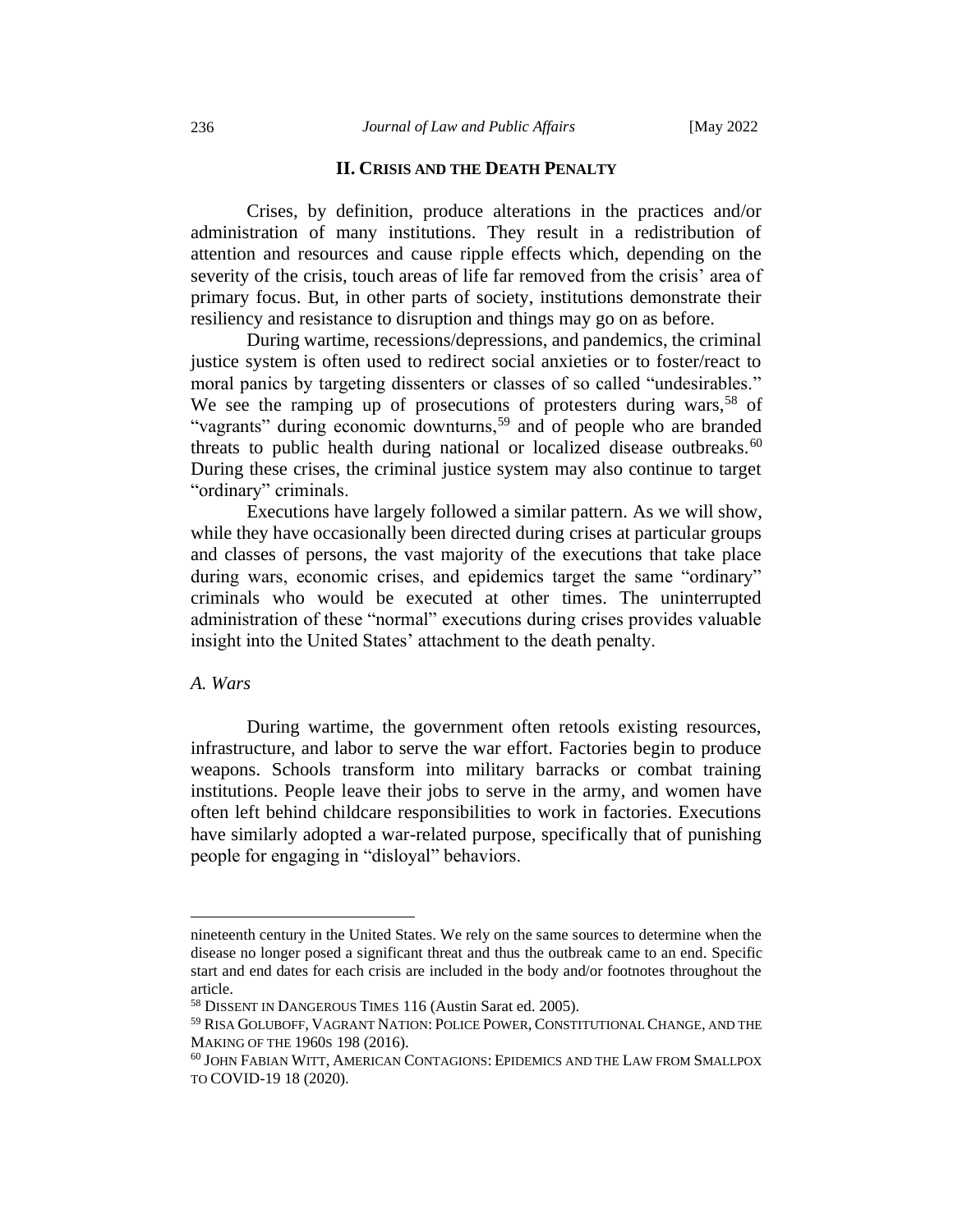During the Revolutionary and Civil Wars, the military administered multiple mass executions to deter soldiers from engaging in mutiny and desertion.<sup>61</sup> Confederate generals' execution of fifty-five soldiers for desertion at three different times serves as one of the most dramatic examples of this phenomenon.<sup>62</sup> Civilians suspected of treason were also executed *en masse* during the Revolutionary and Civil Wars. George Washington ordered his army to kill numerous indigenous people for aiding the British,  $63$  and in October 1862, the height of Civil War, Texas put to death 36 nonslaveholders suspected of Union sympathies.<sup>64</sup>

Wartime has frequently prompted the passage of legislation ostensibly re-tooling the death penalty to serve the war effort.<sup>65</sup> During the Revolutionary War, states such as Connecticut and New York passed resolutions mandating the death penalty for Loyalists convicted of treason, 66 resulting in hundreds of indictments.<sup>67</sup> However, the vast majority of treasonous Loyalists escaped execution, as governors and legislatures frequently granted pardons and as the convicted were allowed to enlist in the army to escape execution.<sup>68</sup>

At the start of World War I and World War II, Congress passed legislation authorizing the death penalty for espionage.<sup>69</sup> However, no one was executed for that crime during World War I,<sup>70</sup> and only six German saboteurs implicated in a single spying plot were executed during World War II.<sup>71</sup> In February of 1942, President Franklin Roosevelt also claimed authority

<sup>70</sup> *ESPY File*, *supra* note 15, at 258–72.

<sup>61</sup> Paul H. Blackman & Vance McLaughlin, *Mass Legal Executions in America up to 1865*, 8 CRIME, HISTOIRE & SOCIÉTÉS / CRIME, HIST. & SOCIETIES 33, 44 (2004). Blackman and McLaughlin define a "mass execution" as one in which four or more people are being executed for the same crime after some type of trial.

<sup>62</sup> *Id.* at 44.

<sup>63</sup> Mugambi Jouet, *Revolutionary Criminal Punishments: Treason, Mercy, and the American Revolution*, 61 AM. J. LEGAL HIST. 139, 166 (2021).

<sup>64</sup> Blackman & McLaughlin, *supra* note 61, at 45.

<sup>65</sup> James H. Kettner, *The Development of American Citizenship in the Revolutionary Era: The Idea of Volitional Allegiance*, 18 AM. J. LEGAL HIST. 208, 213 (1974).

<sup>66</sup> Jouet, *supra* note 63, at 160; STEPHEN JOHN HARTNETT, EXECUTING DEMOCRACY: VOLUME ONE: CAPITAL PUNISHMENT & THE MAKING OF AMERICA, 1683–1807 87 (2010). <sup>67</sup> Kettner, *supra* note 65, at 217.

<sup>68</sup> BRADLEY CHAPIN, THE AMERICAN LAW OF TREASON: REVOLUTIONARY AND EARLY

NATIONAL ORIGINS 49–50 (1964).

<sup>69</sup> Timothy L. Ericson, *Building Our Own 'Iron Curtain': The Emergence of Secrecy in American Government*, 68 AM. ARCHIVIST 18, 32 (2005); *Espionage Act Violators Face Death Penalty: Long Sentences Also Provided by Law of 1917*, DAILY BOS. GLOB. (1928– 1960) (Dec. 8, 1941), http://ezproxy.amherst.edu/login?qurl=https%3A%2F%2Fsearch. proquest.com%2Fdocview%2F839346177%3Faccou [https://perma.cc/74EY-NT2S].

<sup>71</sup> *German Saboteurs Executed in Washington, D.C*., HIST. (Aug. 8, 2019), https://www. history.com/this-day-in-history/german-saboteurs-executed-in-washington [https://perma. cc/S5KS-93L9].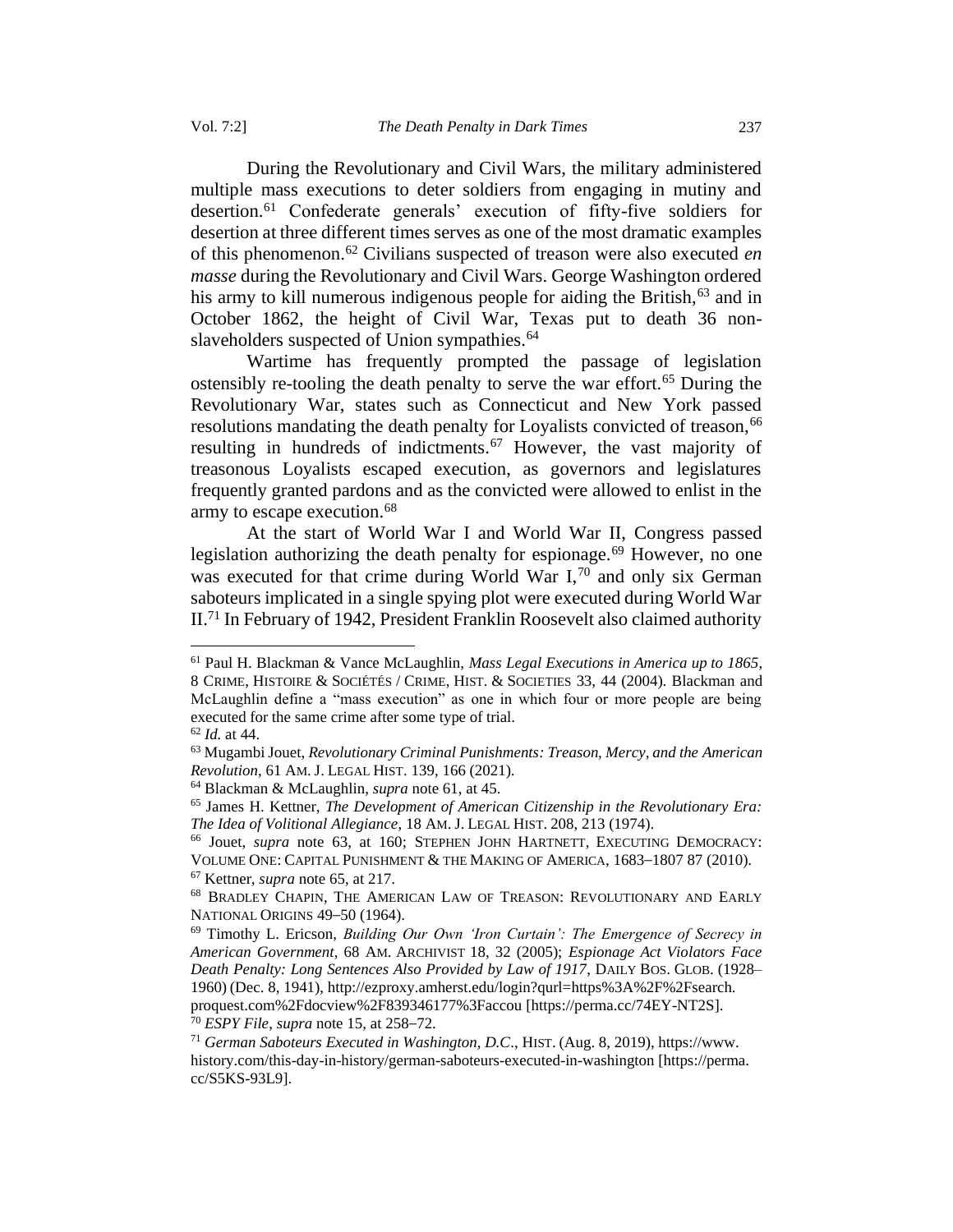to impose death sentences by court-martial under the articles of war.<sup>72</sup> But of the more than one and a half million courts-martial during World War II, which made up one third of all criminal cases tried in the United States during the war, few resulted in death sentences.<sup>73</sup>

The relatively low numbers of "targeted" executions during wartime belies their continued use as punishment for "ordinary" crimes such as murder and rape. In nearly every significant military conflict in American history, executions continued without modification or disruption. According to Carlton Larson, Pennsylvania jurors did not hesitate to sentence rapists and murderers to death during the Revolutionary War even though they hesitated to hand down death sentences to treasonous Loyalists.<sup>74</sup> Nationally, only 23 executions of the approximately<sup>75</sup> 196 administered during the Revolutionary War<sup>76</sup> targeted disloyal behaviors.<sup>77</sup> The other 173 involved persons convicted of murder, rape, robbery, counterfeiting, and arson. The use of the death penalty declined only slightly from its use in the pre-war years. The average number of executions during the war years (23) was 85.1% of the annual execution rate for the five years before the war  $(27)$ .<sup>78</sup>

<sup>72</sup> *Death Penalty Restored to Army*, L.A. TIMES 1923–1995 (Feb. 7, 1942), http://ezproxy. amherst.edu/login?qurl=https%3A%2F%2Fsearch.proquest.com%2Fdocview%2F1653423 38%3Faccount [https://perma.cc/BY7C-J9RM].

<sup>&</sup>lt;sup>73</sup> UNITED STATES ARMY, THE ARMY LAWYER: A HISTORY OF THE JUDGE ADVOCATE GENERALS CORPS, 1775–1975 192 (1975).

<sup>&</sup>lt;sup>74</sup> CARLTON F.W. LARSON, THE TRIALS OF ALLEGIANCE: TREASON, JURIES, AND THE AMERICAN REVOLUTION (2019).

<sup>75</sup> *ESPY File*, *supra* note 15. The ESPY file lists 6 executions in 1783 without a specified month.

<sup>76</sup> Since there was no formal declaration of war on either side, we define the start of the Revolutionary War as the outbreak of hostilities between the British and the colonists on April 19, 1775 at the Battles of Lexington and Concord. We define the end of the war as September 3, 1783 when Great Britain formally recognized the independence of the United States in the Treaty of Paris.

<sup>77</sup> *ESPY File*, *supra* note 15. "Disloyal behaviors" refer to treason, desertion, espionage, and guerilla activity.

<sup>78</sup> In calculating average annual executions, we summed the annual executions totals for the interval being discussed and divided by the number of years in that interval. Notably, the annual execution tolls used in these calculations are totals for a calendar year. Thus, when calculating average annual executions before or after crises that began or ended mid-year, we drew on the annual execution tolls for the full calendar year(s) before or after the crisis. When calculating average annual executions *during* crises that began and/or ended mid-year, we used the annual execution toll for the year(s) in which the crisis did not span the whole year. For example, in the case of the Revolutionary War, we used annual execution tolls for 1770-1774 to calculate the average annual executions for five years before the war, and we used annual executions tolls for 1775-1783 to calculate annual average executions for the war years even though the crisis did not span the entirety of 1775 or 1783. To calculate the average annual executions for five years after the war, we used annual execution totals for 1784-1788.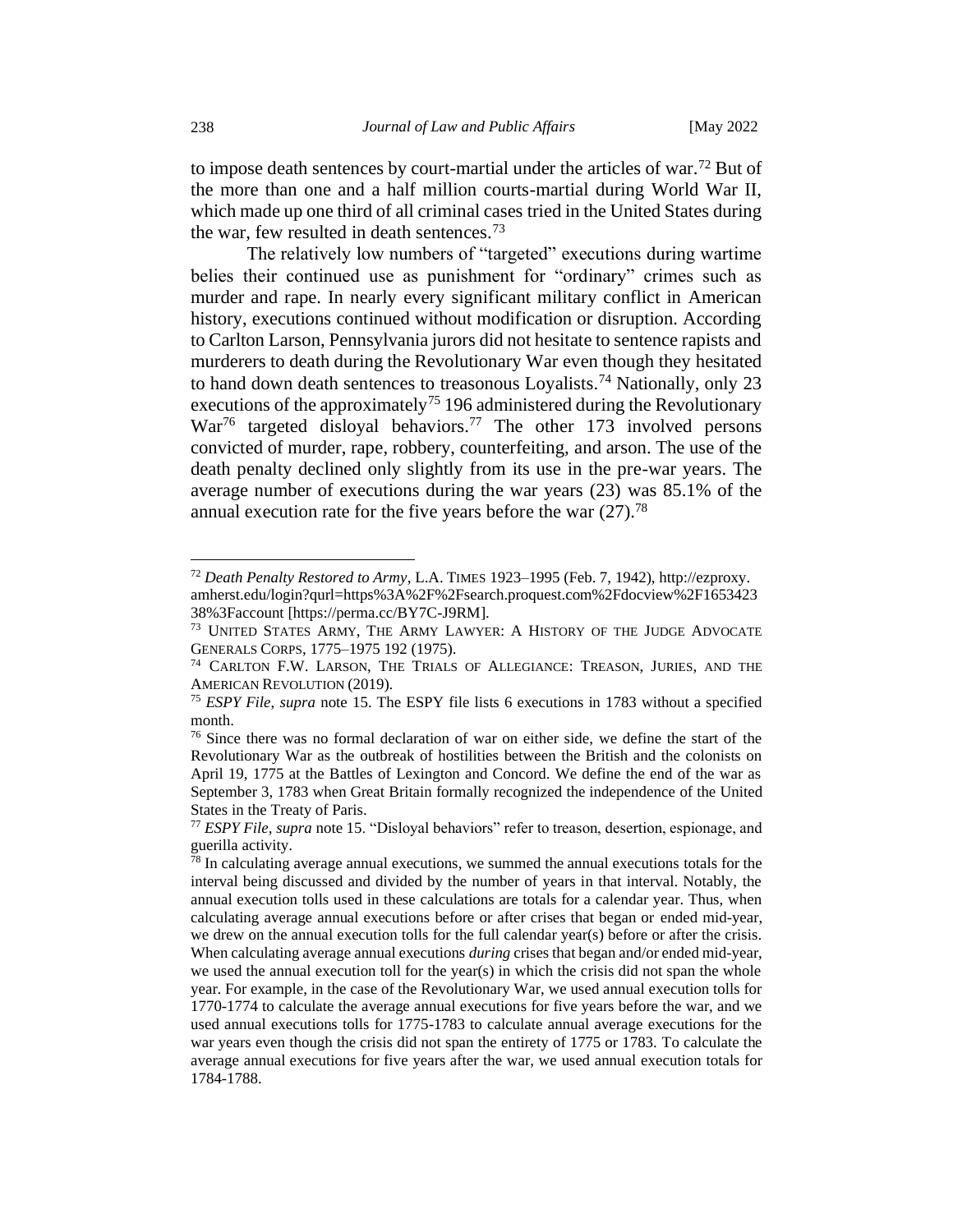During the Civil War, from April 1861 to April 1865,<sup>79</sup> a similarly small fraction of executions targeted disloyalty. Of 261 executions, 48 targeted disloyal behaviors while the other 213 targeted "ordinary" crimes.<sup>80</sup> In Virginia, the site of 123 of the 384 "principal" Civil War battles,  $81\,31$ people were executed during the war, and only one of them was executed for engaging in some type of war related crime.<sup>82</sup>

The five years before the war saw more people put to death in the United States, 333, than during the five Civil War years, but fewer, 226**,** were executed in a comparable period after the war ended. Similarly, a couple of this nation's other nineteenth century wars, namely, the War of 1812, and the Mexican-American War, did not significantly disrupt executions, though in each of those wars the annual average declined slightly.<sup>83</sup> And, in another nineteenth century war—the Spanish-American War—the annual average declined substantially from 164 for the five-year period preceding the war to 82 during the war years.

Twentieth century wars resulted in even fewer targeted executions than had occurred during the Revolutionary or Civil Wars, while executions of non-war related criminals continued uninterrupted. None of the 140 executions during the American involvement in World War I from April 1917 to November 1918<sup>84</sup> were for treason or disloyalty.<sup>85</sup> Yet there was a drop off in executions during the during the 19 months that the United States was fighting in the war. They fell from the annual average of 126 executions for the five years preceding and did not meet the annual average for the succeeding five years  $(112)$ .

Only six of the 499 executions during World War  $II^{86}$  involved people accused of treason or espionage, and all six of them were associated with the

 $79$  On April 15, 1861, President Abraham Lincoln formally responded to the attack on Fort Sumter by mobilizing 75,000 troops, signifying the start of the war. The war ended on April 9, 1865, when Robert E. Lee surrendered his Confederate army to Ulysses Grant at Appomattox.

<sup>80</sup> *ESPY File*, *supra* note 15, at 110–18.

<sup>81</sup> CIVIL WAR STIES ADVISORY COMMISSION: REPORT ON THE NATION'S CIVIL WAR BATTLEFIELDS vi (1993).

<sup>&</sup>lt;sup>82</sup> *ESPY File*, *supra* note 15, at 111. On May 1<sup>st</sup>, 1962, Timothy Webster was executed in Virginia for espionage.

<sup>83</sup> The annual average for the War of 1812 (1812–1815) was 14 executions, and the annual average for the five years prior to the War of 1812 was 18. The annual average for the Mexican-American War (1846–1848) was 30 executions, and the annual average for the five years prior to the Mexican-American War was 33.

<sup>84</sup> Congress declared war on Germany on April 6, 1917, and Germany signed an armistice with the Allies on November 11, 1918.

<sup>85</sup> *ESPY File*, *supra* note 15, at 268–72.

<sup>86</sup> Congress declared war on Japan on December 8, 1941, one day after the attack on Pearl Harbor, and Japan surrendered on September 2, 1945.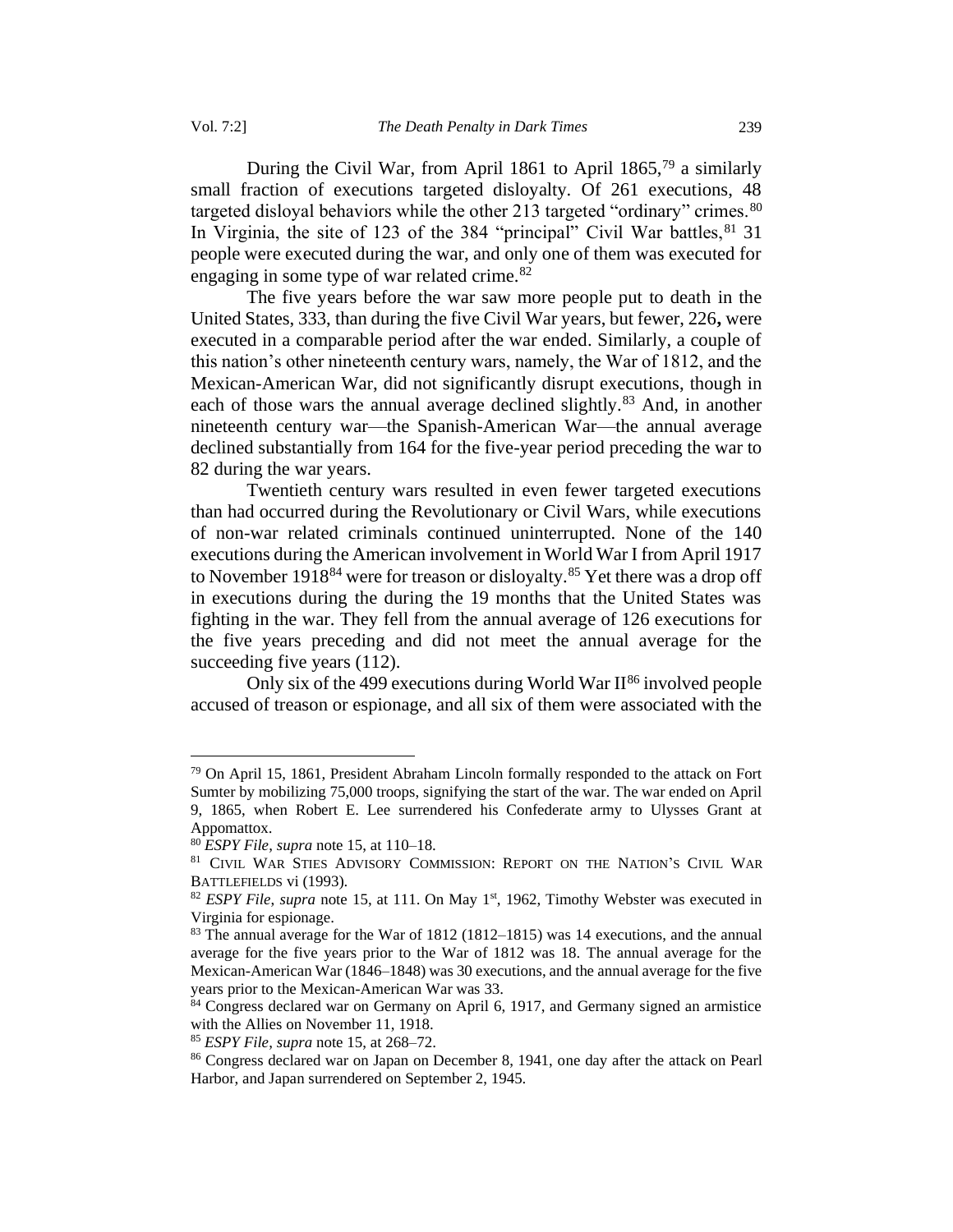same spying plot involving German saboteurs in February 1942.87 The American military carried out an additional 141 executions during the war, all but one of them of soldiers who were convicted of rape or murder while on active duty.

The annual civilian execution rate during the war (129.8) was somewhat lower than the average number of executions in the preceding decade (164.8). Using a different measure, the ratio of executions per homicide, William Bowers argues that World War II, like the first world war, ushered in greater hesitancy to execute, citing declining execution rates in the North Central, Northeast, and Western regions of the United States.<sup>88</sup>

In the North Central region, the execution rate (measured as executions per homicide) declined from 1.34 for the period from 1935–1939 to 0.74 for the period from 1940–1944.<sup>89</sup> Similarly, in the Northeast region, Bowers calculates that the execution rate for the same time period decreased from 2.98 to 2.66, and in the West, the execution rate decreased from 2.65 to 2.13.<sup>90</sup> Yet in the South, the execution rate increased from 1.69 to 1.72 from the period of 1935–1939 to 1940–1944.<sup>91</sup> These findings highlight a wellknown fact about America's death penalty, namely its regional variation and greater popularity in the south, a pattern that held up even as the United States mobilized a massive war effort against the Axis powers.

Julius and Ethel Rosenberg, who were accused of spying for the Soviet Union, were the only people executed for treason or espionage out of the 262 people put to death during the Korean War.<sup>92</sup> There were on average 82 executions per year during the war years which was somewhat lower than the annual average of 129 executions that were carried out over the preceding decade.

During American military involvement in Vietnam, from August 1964–January 1973,  $93$  the number of executions dropped significantly. Only 13 people were executed during the hostilities, and all were executed during

<sup>89</sup> *Id*. at 29.

<sup>87</sup> *German Saboteurs Executed in Washington, D.C*., HIST., *supra* note 71.

<sup>88</sup> *See* WILLIAM J. BOWERS, LEGAL HOMICIDE: DEATH AS PUNISHMENT IN AMERICA, 1864– 1982 29 (1984) ("The execution rate is the number of executions in the specified five year interval divided by the number of homicides in *death penalty jurisdiction*s for the five year interval ending one year earlier in a given region.").

<sup>90</sup> *Id.*

<sup>91</sup> *Id.*

<sup>92</sup> *Julius and Ethel Rosenberg Executed for Espionage*, HISTORY.COM, (June 17, 2020), https://www.history.com/this-day-in-history/rosenbergs-executed [https://perma.cc/7VWT-WEN4].

<sup>&</sup>lt;sup>93</sup> On August 10, 1964, Congress passed the Gulf of Tonkin Resolution, liberating President Lyndon B. Johnson to send troops to Vietnam. On January 27, 1973, President Richard Nixon signed the Paris Peace Accords, formally concluding America's direct military involvement in Vietnam.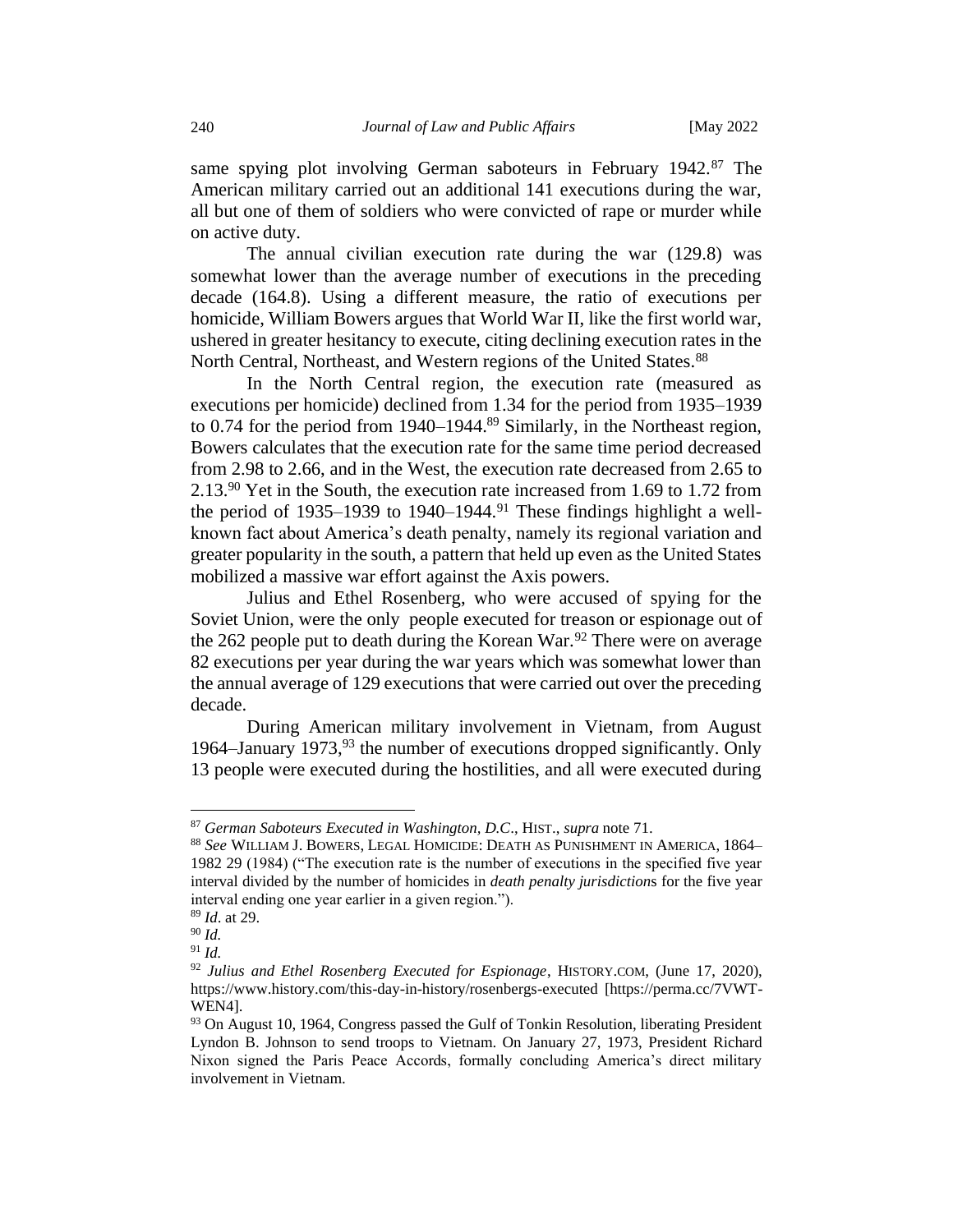the war's first four years. This number was approximately 2% of the number executed in the decade leading up to the war (697).

However, the unusually low execution numbers during the Vietnam War ultimately had little to do with that conflict. In the years immediately prior to the war's start, the death penalty abolitionist movement gained significant momentum as large part of broader social movements that called attention to injustices, questioned American morality, and demanded significant reforms in the political system.<sup>94</sup> Reflecting the temper of the times, Hawaii, Alaska, Delaware, Michigan, Oregon, Iowa, New York, West Virginia, Vermont, and New Mexico abolished, or severely limited the scope of, the death penalty between 1957 and 1969.

Additionally, in 1966, a Gallup poll reported that only forty-two percent of Americans supported capital punishment, an all-time low.<sup>95</sup> Two years later, in 1968, the year of the infamous Tet Offensive,  $96$  an unofficial moratorium on executions began, and in 1972, the Supreme Court ruled in *Furman v. Georgia* that all existing death penalty statues were unconstitutional as written.<sup>97</sup>

The Vietnam War contributed to an intense distrust of the government that made Americans increasingly uneasy about state-sanctioned killings.<sup>98</sup> But at the same time the number of executions declined, the number of death sentences increased. In 1965, 86 people were sentenced to death, but by 1969, the year that troops numbers peaked in Vietnam at  $549,000$ ,  $99$  143 people were sentenced to death.<sup>100</sup>

#### <span id="page-14-0"></span>*B. Economic Crises*

Economic crises, like wars, consume the country's attention, but they do not generally result in a dramatic investment of resources and redeployment of manpower of the kind seen during wartime. Instead, they may lead to a decrease in what is available for "non-essential" activities and

<sup>94</sup> J. Robert Lilly, *Death Penalty Resistance in the US*, 41 HOW. J. CRIM. JUST., 326, 330–31 (2002).

<sup>95</sup>Sheherezade C. Malik & D. Paul Holdsworth, *A Survey of the History of the Death Penalty in the United States*, 49 UNIV. RICH. L. REV. 693, 701 (2015).

<sup>96</sup> *Vietnam War Timeline*, HISTORY.COM, (Feb. 26, 2020) https://www.history.com/topics/ vietnam-war/vietnam-war-timeline [https://perma.cc/HC5G-J5C2].

<sup>97</sup> U.S. DEP'T JUST.: BUREAU OF JUST.STATS. CAPITAL PUNISHMENT 1979, NAT'lPRISONER STATS. (1980).

<sup>98</sup> Carol S. Steiker & Jordan M. Steiker, *The Seduction of Innocence: The Attraction and Limitations of the Focus on Innocence in Capital Punishment Law and Advocacy*, 95 J. L. & CRIMINOLOGY 587,591 (2005).

<sup>99</sup> *Vietnam War Timeline*, *supra* note 96.

<sup>&</sup>lt;sup>100</sup> U.S. DEP'T JUST. BUREAU JUST. STATS., HISTORICAL CORRECTIONS STATISTICS IN THE UNITED STATES, 1850-1984, (1986).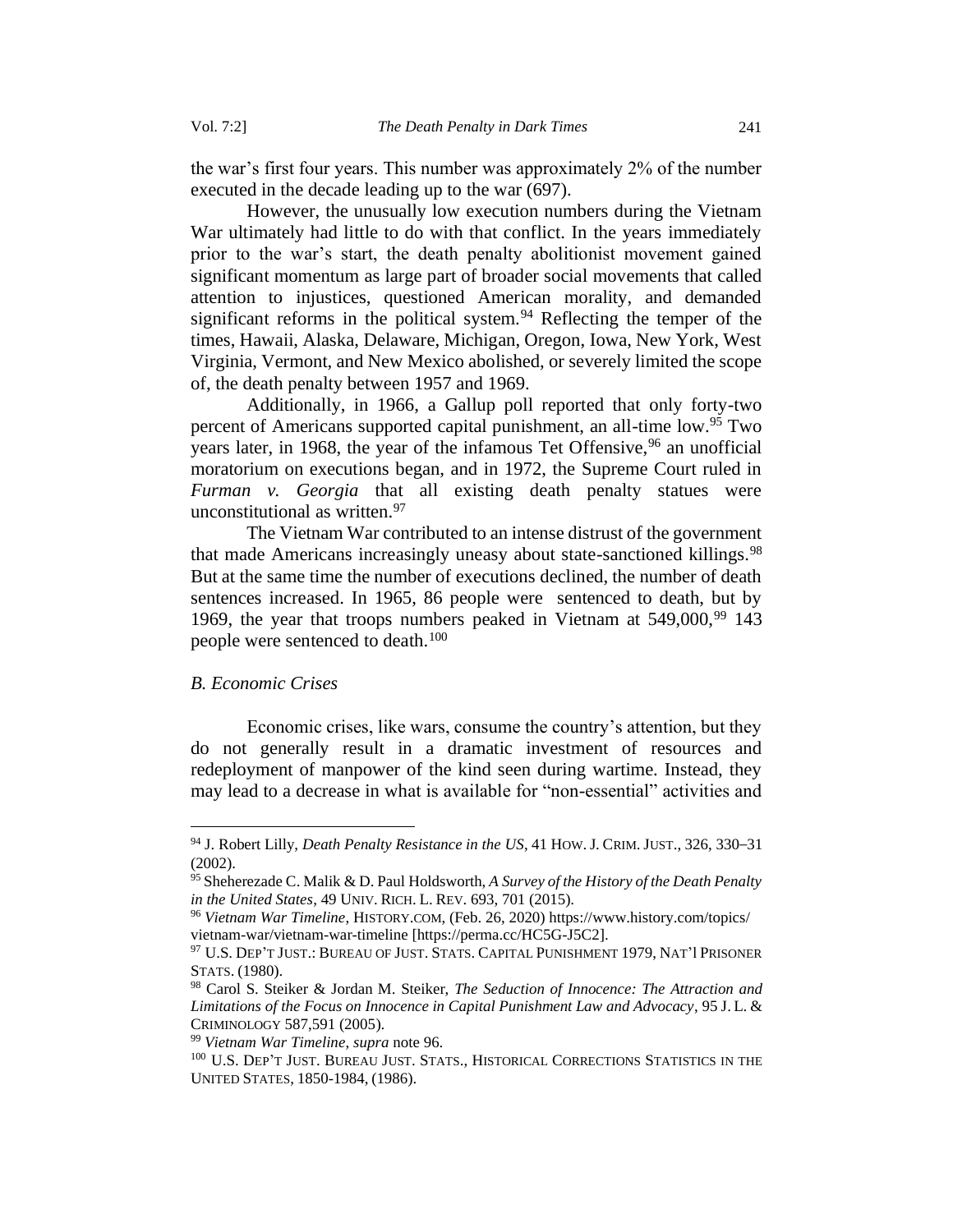practices. In another sign of the death penalty's resilience, executions generally have continued uninterrupted during even the most severe economic contractions, consuming time, energy, and resources that could otherwise serve the economy's recovery.

Let's begin with the Depression, which began in October 1929 and continued until the start of World War II in Europe in September 1939.<sup>101</sup> It decimated the American economy. At the lowest point of the crisis in 1933, the country's Gross Domestic Product (GDP) had declined by 30%, industrial production had fallen by 47%, and more than 20% of Americans were unemployed.<sup>102</sup> The economic devastation left millions of Americans unable to provide for themselves and their families.<sup>103</sup> Yet executions continued. In fact, from October 1929 to September 1939, the United States carried out a total of 1,651 executions—the most in a single decade in US history<sup>104</sup>— far surpassing the total of 1,252 that were carried out from 1919 to 1928.

Execution per homicide rates increased substantially: from 1930– 1934, the Northeastern, North Central, Southern, and Western regions of the United States boasted execution rates of 1.97, 1.02, 1.38, and 2.24, and during the period of 1935–1939 those rates rose to 2.98, 1.32, 1.69, and 2.65, respectively,  $105$  even though the homicide rate plummeted after 1933.<sup>106</sup>

The large numbers of executions administered in Oklahoma—one of the most devastated states in the Depression era—serve as an especially powerful testament to the country's attachment to the death penalty during the Depression. During that crisis, approximately 300,000 urban Oklahomans out of an urban population of around 800,000 lost their jobs.<sup>107</sup> The 1.5

<sup>&</sup>lt;sup>101</sup> The Great Depression began with a stock market crash on October 24, 1929 and approximately concluded when World War II began in Europe with Adolf Hitler's invasion of Poland on September 1, 1939.

<sup>102</sup> *Great Depression: Economy*, ENCYCLOPEDIA BRITANNICA, (last visited June 5, 2021). https://www.britannica.com/event/Great-Depression [https://perma.cc/93H9-6K5H].

<sup>103</sup> Brian Black, *Great Depression*, ENCYCLOPEDIA AM. STUD*.* (2018), http://easref.press.jhu.edu/view?aid=260 [https://perma.cc/38B5-MMQV].

<sup>104</sup> *ESPY File*, *supra* note 15, at 309–62.

<sup>105</sup> Bowers, *supra* note 88, at 29.

<sup>106</sup> The homicide rate reached a peak of 9.7 homicides per 100,000 people in 1933 and decreased by 20 percent between 1934 and 1937. History.com Editors, *Crime in the Great Depression*, HIST. (Aug. 21, 2018), https://www.history.com/topics/greatdepression/crime-in-the-great-depression [https://perma.cc/AV4M-T9ZD]; Barry Latzer, *Do Hard Times Spark More Crime?*, L.A. TIMES, (Jan. 24, 2014), https://www.latimes.com/ opinion/op-ed/la-oe-latzer-crime-economy-20140124-story.html) [https://perma.cc/AEF7- 8MNB]. There is also some evidence that judges grew more punitive during the Great Depression. Leon Thomas Stern, *The Effect of the Depression on Prison Commitments and Sentences*, 31 J. CRIM. L. & CRIMINOLOGY, 696, 711 (1941).

<sup>107</sup> William H. Mullins, *Great Depression*, ENCYCLOPEDIA OKLA. HIST. & CULTURE (last visited June 15, 2021), https://www.okhistory.org/publications/enc/entry.php?entry=GR014 [https://perma.cc/VSB8-UTZK].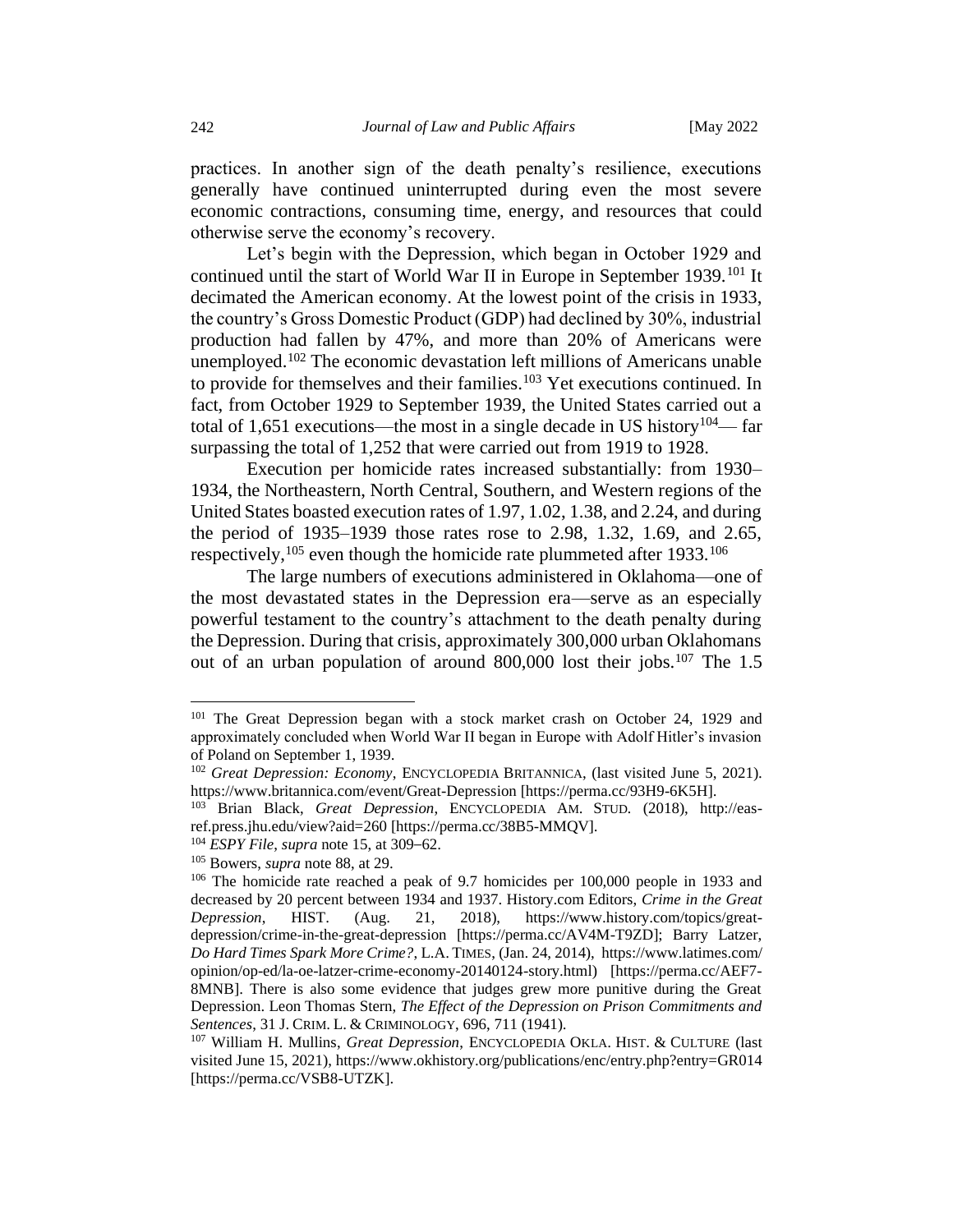million people living in rural Oklahoma also suffered, losing approximately 64 percent of their income.<sup>108</sup> Amidst this devastation, the state executed 35 men from 1929–1939, 14 of whom were executed in 1933, just as Oklahoma was emerging from an especially brutal winter when the economy had hit bottom.<sup>109</sup>

The first of those 14 executions occurred during the height of that brutal winter on January 27, 1933.<sup>110</sup> On that day, Ivory Covington, a Black man, was electrocuted for murdering his white employer.<sup>111</sup> Coverage of that event made the front page of a local Texas newspaper, the *Brownsville Herald*, surrounded by numerous other crime headlines, such as "Killer Turns Guns on Women," "Woman's Body Found Burning," and "Negro Confesses Assaulting Child." The front page also contained a few nods to the Depression, such as a poem about hunger and an update on the markets.<sup>112</sup>

No other economic crisis in American history yielded record-high numbers of executions. That said, it is notable that other economic crises, such as the Panics of 1819, 1873, and 1893, did not halt executions, even as these crises, like the Great Depression, similarly devastated the nation's economic life.

During the Panic of 1819, which some scholars refer to as first economic depression in the country's history, $113$  large numbers of business and factory closures produced mass unemployment. In some cities, as many as fifty percent of the population lost their jobs.<sup>114</sup> While economic growth started to slow in the years prior to 1819, panic struck in January 1919 when the value of cotton dropped twenty-five percent in a single day.<sup>115</sup> In that panic-filled month, the Governor of Massachusetts lamented that his state faced "times of peril and extreme pressure,"<sup>116</sup> yet just a few weeks later, on February 10th, Massachusetts executed four white men for larceny in front

<sup>108</sup> *Id.*

<sup>109</sup> *Id.*

<sup>110</sup> *ESPY File*, *supra* note 15, at 326.

<sup>111</sup> *Negro Goes Calmly to Death*, BROWNSVILLE HERALD (Jan. 27, 1933), https://chronicling america.loc.gov/lccn/sn86063730/1933-01-27/ed-1/seq-1/ [https://perma.cc/VP3J-ZFDM]. <sup>112</sup> *Id.*

<sup>&</sup>lt;sup>113</sup> ANDREW H. BROWNING, THE PANIC OF 1819: THE FIRST GREAT DEPRESSION 8 (2019); MURRAY N. ROTHBARD, THE PANIC OF 1819: REACTIONS AND POLICIES vii (1962).

<sup>114</sup> BROWNING, *supra* note 113, at 8. Due to the scarcity of data, current estimates of unemployment from the crisis range from hundreds to thousands to millions, but more detailed data from a couple of cities, such as Pittsburgh and Philadelphia, suggest that as much as fifty percent of the workforce was unemployed.

<sup>&</sup>lt;sup>115</sup> SEAN WILENTZ, THE RISE OF AMERICAN DEMOCRACY: JEFFERSON TO LINCOLN 207 (2005).

<sup>116</sup> BROWNING, *supra* note 113, at 189.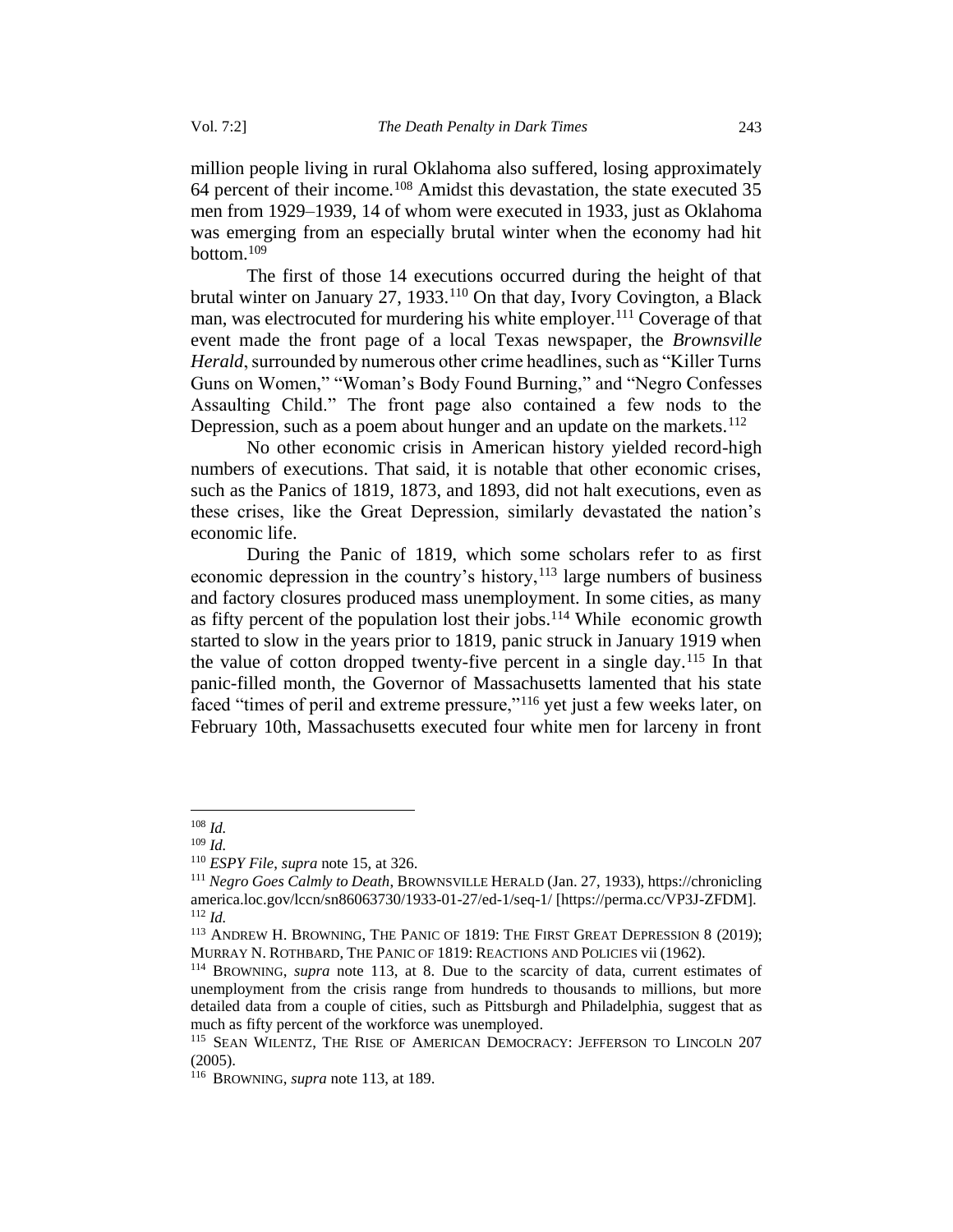of a "very large concourse of spectators," according to the *Boston Reporter*. 117

In the spring of 1819, New York businesses were failing practically every day<sup>118</sup> and unemployment numbers were rapidly increasing<sup>119</sup> such that almost half of New York City's population was unemployed by October of 1819.<sup>120</sup> Nevertheless, on October 22, 1819, George Brown, a white sailor convicted of murdering his captain, was hung in front of a crowd of approximately  $25,000$  people.<sup>121</sup> By the end of 1819, 29 people had been executed nationwide, and by the time the crisis abated towards the end of 1821,<sup>122</sup> 111 people had been executed over the course of the crisis.<sup>123</sup> That was more than the 105 people who were put to death in the five years prior to the start of this economic downturn.

The Panics of 1873 and 1893, both of which decimated the American economy, also did not significantly disrupt the pace of executions. The Panic of 1873 began when Jay Cooke & Company, a major banking firm, declared bankruptcy on September 18th.<sup>124</sup> The panic led to a substantial decrease in industrial production and a dramatic increase in unemployment.<sup>125</sup> Three hundred banks ultimately collapsed,<sup>126</sup> and twenty-five percent of the workforce lost their jobs.<sup>127</sup> Nevertheless, approximately<sup>128</sup> 185 people were executed from September 1873 to the start of 1877, the year that industrial production began to recover.<sup>129</sup> That number exceeded the five-year total of

<sup>117</sup> *Execution of the Pirates*, BOS. RECORDER Feb. 20, 1819.

<sup>118</sup> BROWNING, *supra* note 113, at 271.

<sup>119</sup> BROWNING, *supra* note 113, at 185.

<sup>&</sup>lt;sup>120</sup> BROWNING, *supra* note 113, at 185. The *Register* reported 50,000 unemployed in New York City by October 1819, New York City had a population of 123,706 according to the 1820 census. United States Census Bureau, *Census for 1820*, U.S. CENSUS BUREAU (July 26, 2021), https://www.census.gov/library/publications/1821/dec/1820a.html [https://perma.cc/ 4Q4Z-6SHA].

<sup>121</sup> *Execution*, N.Y. GAZETTE & GEN. ADVERTISER, Oct. 23, 1819.

<sup>122</sup> Robert McNamara, *Financial Panics of the 19th Century*, THOUGHTCO, (Aug. 26, 2020) https://www.thoughtco.com/financial-panics-of-the-19th-century-1774020

<sup>[</sup>https://perma.cc/ANR3-RCKM]. <sup>123</sup> *ESPY File*, *supra* note 15, at 57–60.

<sup>124</sup> Drew E. VandeCreek, *The Panic of 1873 and Its Aftermath: 1873–1876*, N. ILL. UNIV.: DIGIT. LIBR. (Aug. 4, 2021), https://digital.lib.niu.edu/illinois/gildedage/chronological3 [https://perma.cc/F7TQ-V5SM].

<sup>125</sup> Roger E. Backhouse, *Business Cycles*, *ENCYCLOPEDIA AM. STUD.* (Aug. 23, 2018), http://eas-ref.press.jhu.edu/view?aid=248 [https://perma.cc/LU75-TTJL].  $^{126}$ *Id.* 

<sup>127</sup> Scott Reynolds Nelson, *The Real Great Depression,* CHRON. HIGHER EDUC., (Oct. 17, 2008) https://www.chronicle.com/article/the-real-great-depression/ [https://perma.cc/ W5EM-4TZ5].

<sup>128</sup> In the ESPY file, there are three executions listed for 1873 without a specific month. *ESPY File*, *supra* note 15, at 129.

<sup>129</sup> Backhouse, *supra* note 125.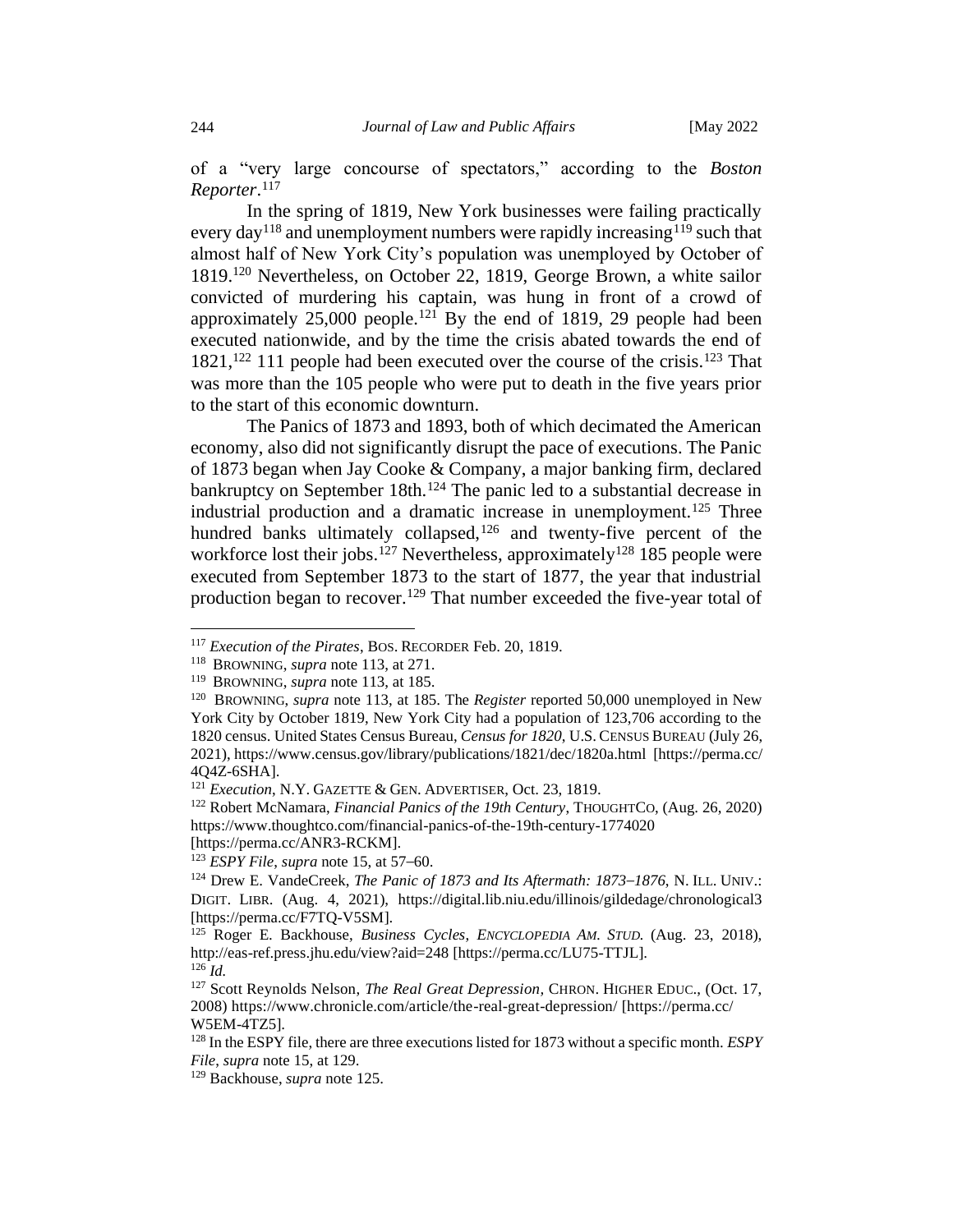168 executions that occurred from 1868 to 1872. In the five years after the crisis subsided, executions increased to an average of 97 per year, up from an average of 60 per year during the crisis years.

On May 5, 1893, on the New York Stock Exchange a financial panic triggered the closure of five hundred banks and nearly sixteen thousand businesses by year's end.<sup>130</sup> Yet "Industrial Black Friday" had to compete with the execution of Carlyle Harris for New Yorkers' and the rest of the country's attention. Harris, a medical student, had been convicted of poisoning his wife, and the subsequent trial and execution received widespread, national media attention.<sup>131</sup> Three days after Industrial Black Friday, New York executed him in Sing Sing Prison's electric chair, approximately thirty miles north of New York City. The next day, the *New York Herald* devoted an entire page to coverage of the execution while its coverage of the nascent economic crisis was limited to one article on page eight.<sup>132</sup>

During the spring and summer of 1893, the nation's economic life slowed dramatically. As the *Commercial Financial Chronicle* noted, "[t]he month of August will long remain memorable" for "[n]ever before has there been such a sudden and striking cessation of industrial activity. Nor was any section of the country exempt from the paralysis."<sup>133</sup> Despite this paralysis, four men were executed during that same month. One of them, Frank Van Loon, was hung on August 4th in Ohio for the murder of Farmer Vandemark after the governor ignored Van Loon's claims of innocence and refused to grant him clemency.<sup>134</sup> A little less than a week after Van Loon's execution, Joseph Howell, a white man who was sentenced to death for murdering his cousin and her four children, was executed in Trenton, Missouri in front of a relatively small crowd of 200 people.<sup>135</sup> However, many others "were in the city to see the body and witness as much of the execution as possible," according to the *Kansas City Star*. 136

A little over a week after Howell's execution, William Jamison, a Black man convicted of murder, was hung in Quincy, Illinois . Four days after Jamison's August 18th execution, the *Daily Register-Gazette* of Rockford, Illinois reported that his trial, imprisonment, and execution cost the county

<sup>130</sup> Samuel Rezneck, *Unemployment, Unrest, and Relief in the United States during the Depression of 1893–97*, 61 *J. POL. ECON.* 324, 324 (1953).

<sup>131</sup> *Promises a Sensation*, ABERDEEN DAILY NEWS, May 14, 1891; *Murder in the First Degree*, OMAHA WORLD-HERALD, May 14, 1891; *Harris Must Hang. Governor Denies the Application for Clemency*, *Oregonian*, May 5, 1893; *Carlyle Harris's Case*, TACOMA DAILY, May 5, 1893.

<sup>132</sup> *Few Signs Now of Panic*, N.Y. HERALD, May 9, 1893.

<sup>133</sup> Rezneck, *supra* note 130, at 325.

<sup>134</sup> *He Died Game*., PLAIN DEALER, Aug. 4, 1893.

<sup>135</sup> *Joseph Howell Hanged*, KANSAS CITY STAR, Aug. 4, 1893.

<sup>136</sup> *Id.*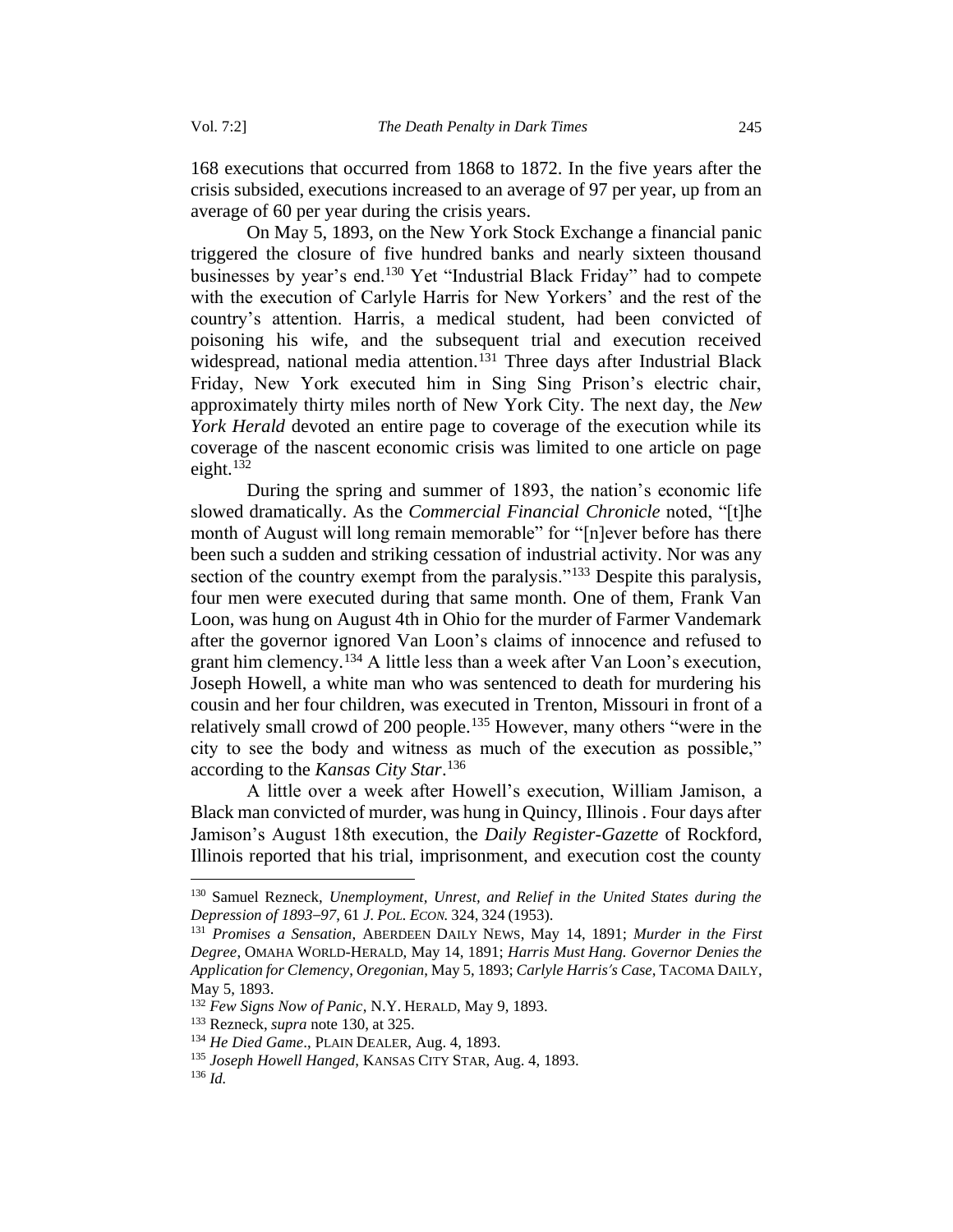approximately \$1,000, which amounts to about \$30,000 in today's dollars.<sup>137</sup> While the paper provided no additional commentary on this figure, it serves as a rare acknowledgment that even in economic crises many places in this country were nonetheless ready to spend substantial sums on the death penalty.

More than a century later, the United States experienced another economic crisis, the Great Recession of 2008–2009. On April 16, 2008, a few weeks after the 85-year-old brokerage firm Bear Stearns collapsed, global financial markets crashed. Several months later, on September 16, 2008, the United States government announced that it would spend \$85 billion dollars to bail out insurance company AIG in an effort to prevent further damage to the economy. That same day, Jack Alderman, a white man convicted of murdering his wife, was put to death by the state of Georgia even though Alderman, according to those seeking clemency on his behalf, had become a model prisoner and mentor during his 33-year stay on death row.<sup>138</sup>

During the week of October 6, 2008, the Dow dropped 1,874 points – the largest weekly drop on record at the time. Nevertheless, just a few days later, on October 14th, the state of Ohio executed Richard Cooey for the 1986 murders of two college students. The execution went ahead even though his lawyers contended that, at 5-foot-7 and 267 pounds, Cooey was "morbidly obese" and that the medication he took for migraines would likely prevent the anesthetic used in the 3-drug cocktail from taking effect.<sup>139</sup>

On March 9, 2009, the Dow reached its all-time Great Recession low of 6,547 points.<sup>140</sup> A day later, Robert Newland was put to death by the state of Georgia for a 1986 murder.<sup>141</sup> Texas also executed James Martinez for gunning down his ex-girlfriend and her friend four hours after the Supreme Court rejected his attorneys' plea for a new trial in light of evidence that Martinez was home at the time of the crime. $142$ 

<sup>137</sup> *Around the Great State*, DAILY REGISTER-GAZETTE, Aug. 22, 1893

<sup>138</sup> The Associated Press, *Man on Georgia's Death Row 33 Years Is Executed*, ACCESSWDUN (Sept. 16, 2008, 08:36 PM), http://accesswdun.com/article/2008/9/213361 [https://perma.cc/X4UM-AK8Z].

<sup>&</sup>lt;sup>139</sup> Bill Mears, *Inmate Executed after Supreme Court Rejects Obese Argument*, CNN (Oct. 14, 2008) https://www.cnn.com/2008/CRIME/10/14/toofat.execution/ [https://perma.cc/  $9EAG-FQC5$ ].<br><sup>140</sup> Great

<sup>140</sup> *Great Recession Timeline*, HISTORY.COM (Apr. 3, 2020), https://www.history.com/topics/21<sup>st</sup>-century/great-recession-timeline [https://perma.cc/ QDQ5-VRYV].

<sup>&</sup>lt;sup>141</sup> Robert L. Newland, CLARK COUNTY PROSECUTING ATTORNEY (last visited June 15, 2021), http://www.clarkprosecutor.org/html/death/US/newland1155.htm [https://perma.cc/ 6752-TUL8].

<sup>142</sup> Michael Graczyk, *Man Convicted of Double Slayings Executed in Texas*, SAN DIEGO UNION-TRIB. (Mar. 10, 2009, 04:18 PM), https://www.sandiegouniontribune.com/sduttexas-execution-031009-2009mar10-story.html [https://perma.cc/5KBR-MJ73].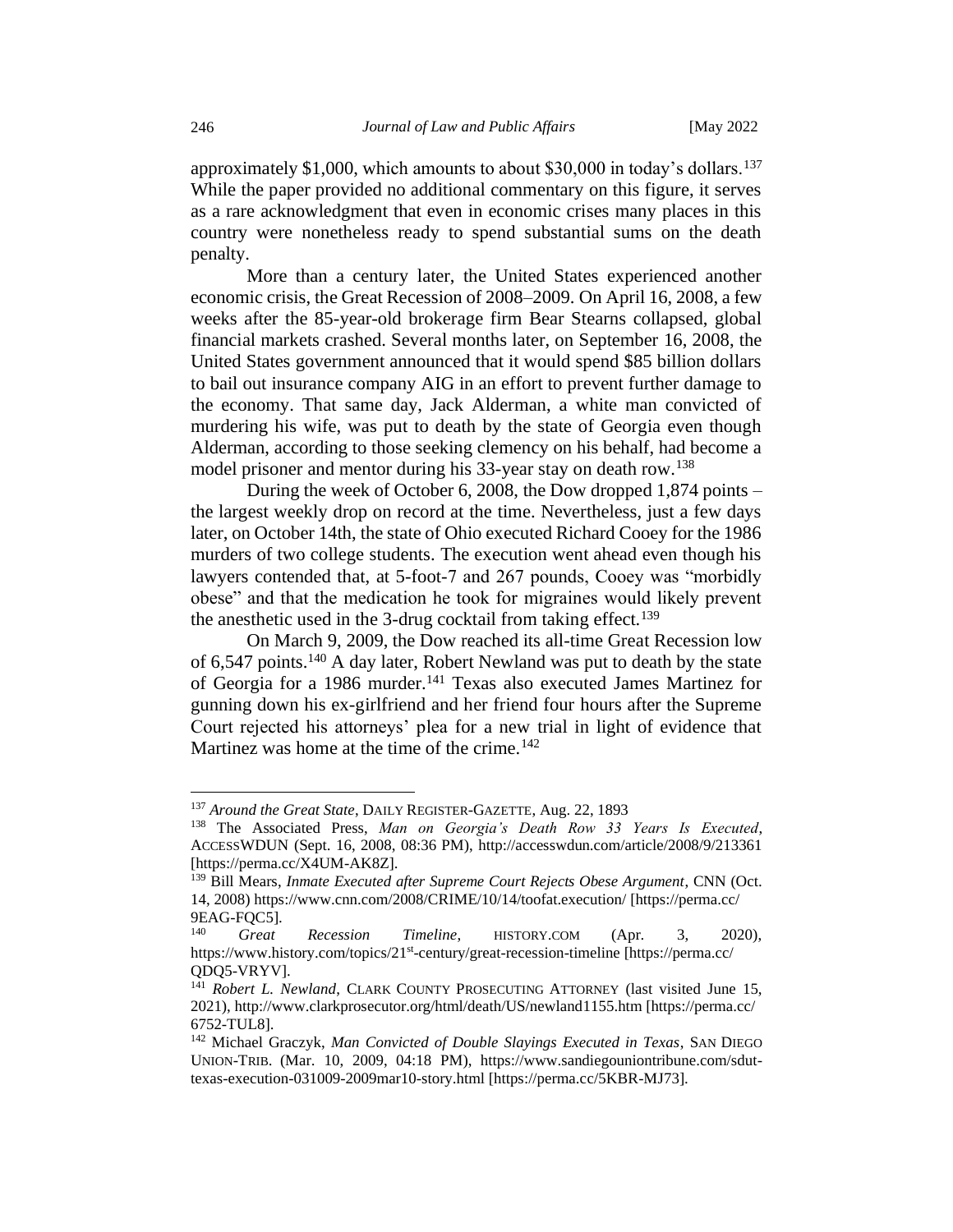From May 6, 2008 until June 2009, the official "end" of the Great Recession,  $143$  12 states executed a total of 66 people,  $144$  higher than the annual average of 56 executions per year from 2003–2007 and the average of 41 annual executions from 2010–2014. These figures signal the continuing attachment to the death penalty in some parts of the country even as they suffered an economic catastrophe.

#### <span id="page-20-0"></span>*C. Epidemics/Pandemics*

Like economic crises, epidemics of serious illness often disrupt daily life, and, like wars, they mobilize sectors of society to fight the crisis. Some of those disruptions, as was the case in the early stages of the COVID-19 outbreak, are legally mandated.<sup>145</sup> Yet even these kinds of crises have not derailed capital punishment. Executions continued even though they have consistently required witnesses and close contact for their administration.

During the series of yellow fever outbreaks from 1793–1805and from 1817–1830,<sup>146</sup> the American death penalty continued. In the first series of outbreaks, 304 people were executed; in the second, the number was 506. In both crisis periods the average annual execution rate was higher than in the five-year periods immediately before and after.<sup>147</sup>

The continuation of executions during nineteenth-century epidemics, such as the 1832, 1849, and 1866 cholera outbreaks and the 1878 yellow fever outbreak, remains notable given that they were conducted publicly, often attracting large crowds.<sup>148</sup> On June 11, 1832, cholera arrived in the state of

<sup>143</sup> *Business Cycle Dating Committee Announcement September 20, 2010*, NAT'L BUREAU ECON. RSCH. (Sept. 20, 2010), https://www.nber.org/news/business-cycle-datingcommittee-announcement-september-20-2010 [https://perma.cc/JBU4-6DT4].

<sup>144</sup> *Execution Database*, DEATH PENALTY INFO. CTR. (last visited June 15, 2021), https://deathpenaltyinfo.org/executions/execution-database [https://perma.cc/2KYC-KYRE].

<sup>145</sup> Witt, *supra* note 60, at 18.

<sup>146</sup> K. David Patterson, *Yellow Fever Epidemics and Mortality in the United States, 1693– 1905*, 34 SOC. SCI. & MED. 855, 856 (1992) (listing all yellow fever epidemics in United States history because 1793–1805 and 1817–1830 represent two periods in which there was a yellow fever outbreak every year).

 $147$  In the series of yellow fever outbreaks from 1793–1805, the annual execution rate was 23. For the five years preceding 1793, it was 22, and for the 5 years succeeding 1805, it was

<sup>18.</sup> In the series of yellow fever outbreaks from 1817–1830, the annual execution rate was 36. For the five years preceding 1817, it was 16, and for the f5 years succeeding 1830, it was 31. The data is complicated by the fact that there were yellow fever outbreaks in a few years that fall within 5 years of these 2 outbreaks. These years are 1808, 1834, and 1835.

<sup>148</sup> *See* Annulla Linders, *The Execution Spectacle and State Legitimacy: The Changing Nature of the American Execution Audience, 1833–1937*, 36 L. & Soc'y Rev. 607, 620 (2002) (illustrating an episode in New York, 1875, where a crowd of several hundred people were present eager to witness the execution of three men).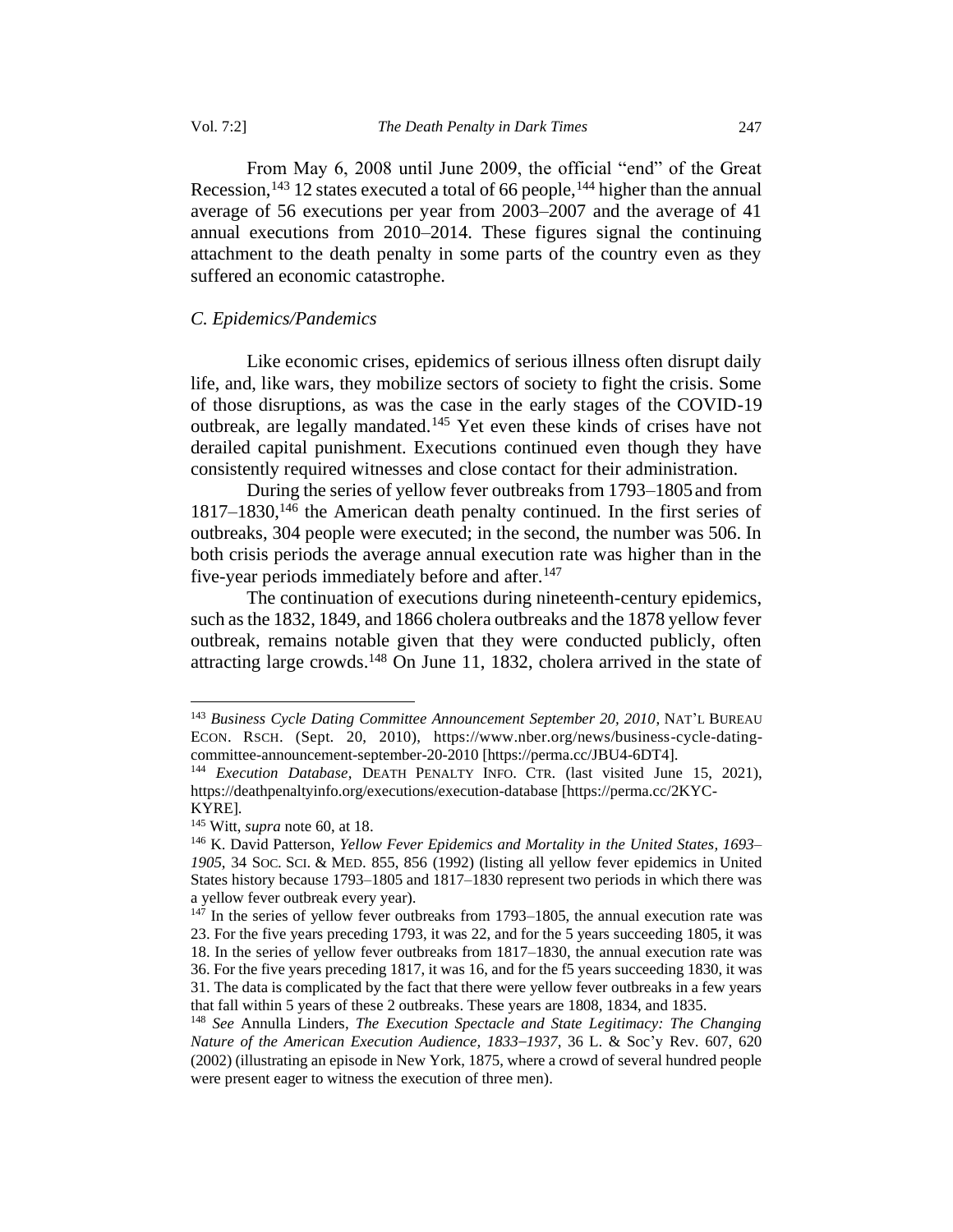New York and then spread to 17 other states by the end of the year.<sup>149</sup> In that same year, Elizabeth Freeman of New Jersey, Fanny and Renah Dawson of Virginia, and "Randolph" of Kentucky, all of whom were slaves, were executed in states that reported cholera cases.<sup>150</sup> In 1832, a total of 16 people were executed, a sharp drop from the 48 executions which were conducted in the previous year.

In late 1848, cholera struck again. The first cases of cholera were reported in New York City in early December, but it was not until the summer of 1849 that the outbreak reached lethal proportions.<sup>151</sup> In the middle of that deadly summer, on July 20th, Irishman Matthew Wood was executed at New York City's Tombs prison in front of approximately 120 people.<sup>152</sup> The Board of Health reported that the day prior there were 31 new cases of cholera in the city, 17 of which resulted in death.<sup>153</sup>

The day after Wood's execution, Conrad Vinter, a white man convicted of murder, was executed in Baltimore, Maryland in front of a crowd of "at least twenty thousand persons."<sup>154</sup> On the day of Vinter's execution, the *Sun* reported 9 new cases of cholera and 8 deaths at the local almshouse.<sup>155</sup> By the end of 1849, cholera had spread to 14 states and a total of 18 people had been executed in states with reported cases of cholera, including Ohio, Alabama, New York, Maryland, Virginia, and Kentucky. Across the entire country 32 people were put to death. That number was higher than the year before the outbreak (26), but short of the 41 executions that would be carried out the year after.

While the third and final major wave of cholera hit New York City in early May 1866, the city continued to invite the public to executions. On August 17th, about three and a half months after the third wave arrived in New York,<sup>156</sup> Friery Bernard was executed at Tombs prison for stabbing his friend, Henry Lazarus. Approximately 300 people viewed the execution from within the prison gates, and many more tried to catch a glimpse of the proceedings: "From the street no glimmer of the horrible scene could by the

<sup>149</sup> G.F. Pyle, *The Diffusion of Cholera in the United States in the Nineteenth Century*, 1 GEOGRAPHICAL ANALYSIS 59, 61 (1969).

<sup>150</sup> *ESPY File*, *supra* note 15, at 72; G.F. Pyle, *supra* note 150, at 61–62 (Pyle's work includes specific dates on which cholera arrived in certain cities (and therefore in certain states) throughout the country for the 1832, 1849, and 1866 cholera outbreaks. We drew on Pyle's dates and the dates from the ESPY file to determine how many executions occurred in states that had reported cholera cases).

<sup>151</sup> CHARLES E. ROSENBERG, THE CHOLERA YEARS: THE UNITED STATES IN 1832, 1849, AND 1866, 101–120 (1987).

<sup>152</sup> *Execution of Matthew Wood*, NAT'L POLICE GAZETTE, July 28, 1849.

<sup>153</sup> *Board of Health*, COM. ADVERTISER, July 20, 1849.

<sup>154</sup> *Confession of Conrad Vinter*, BALT.SUN, VOL. XXV - NO. 56.J, July 21, 1849. <sup>155</sup> *Id*.

<sup>156</sup> Pyle, *supra* note 150, at 71.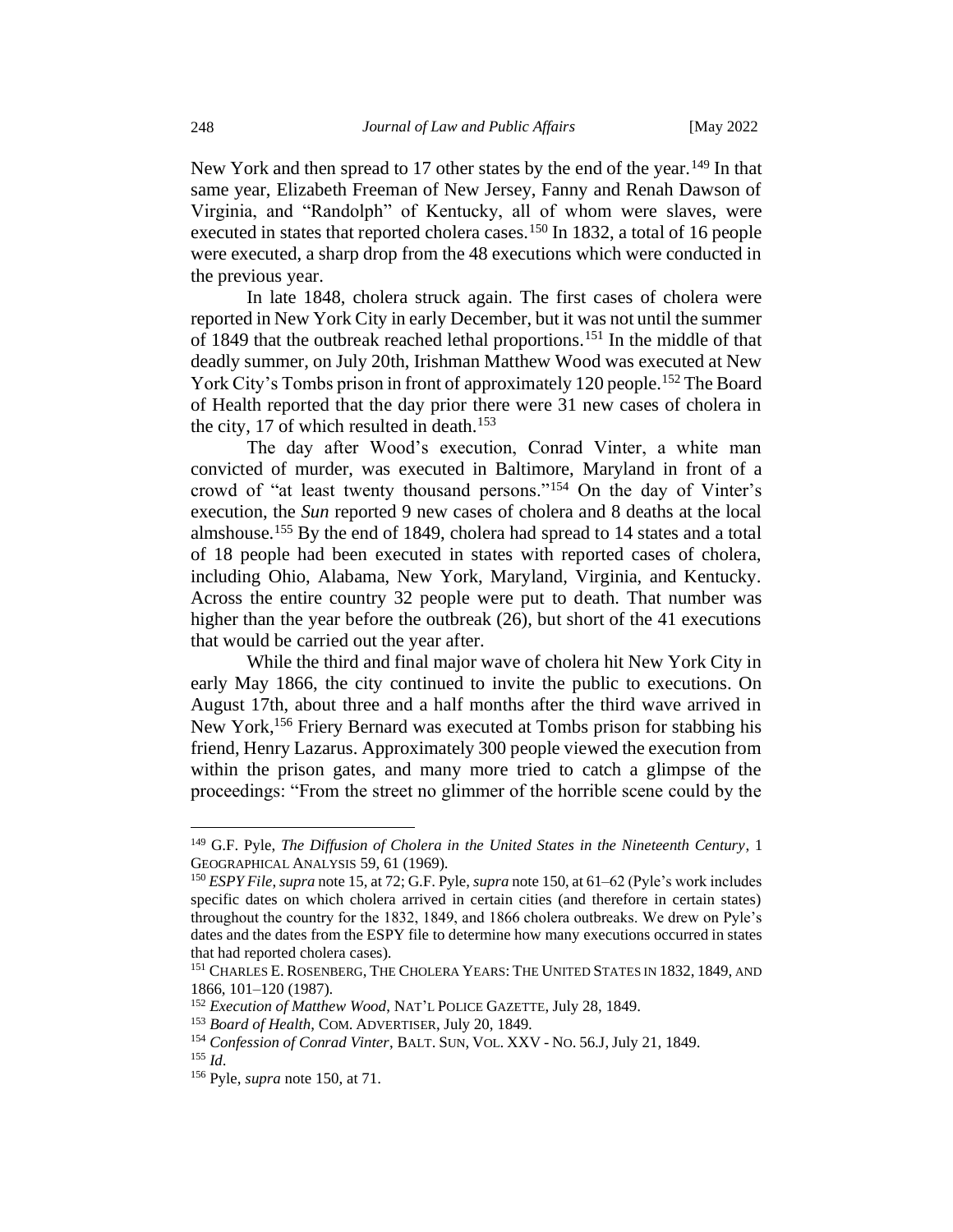remotest possibility be obtained, and yet for hour after hour the heavy crowds remained. Every housetop in the vicinity, and every piazza, balcony, and window commanding a view of even the walls of the prison were thronged with people who hoped to behold no one knows what."<sup>157</sup>

On the day following Friery's execution, the *New York Tribune*  reported that "cholera seems fairly under the control of the health authorities." However, the paper insisted that "the danger is not past": "[w]e write only in the interest of health when we caution our readers not to abate their vigilance because the health of the city improves." <sup>158</sup> By the end of 1866, the disease had spread to 17 other states and Washington, D.C., and a total of 15 people were executed in states with cholera, including Illinois, Ohio, Kentucky, Pennsylvania, Missouri, Maryland, California, and Virginia.<sup>159</sup>

Public executions also continued uninterrupted during a yellow fever epidemic in the South in the summer and fall of 1878. The first case of yellow fever was reported in New Orleans to the Board of Health on July 14th,  $160$ and by August of 1878, over one thousand residents of New Orleans had contracted the disease.<sup>161</sup> Throughout July and August, the fever spread to various other parts of Louisiana, preventing farmers from harvesting their crops.<sup>162</sup> On July 29th, the *Price Current* reported the first cases of yellow fever in Donaldsville,  $LA<sub>1</sub><sup>163</sup>$  and a little over two weeks later, the town executed Fourtan Banks, Aaron Carter, Wilson Childers, Octave Louve, and N.M. Peterson—all Black males—in front of 3,000 people.<sup>164</sup> The executions were the first administered in Donaldsville since 1856 when another five Black men, who were slaves at the time, were executed for murder.<sup>165</sup>

Throughout the summer and fall of 1878, the fever spread rapidly throughout the South,<sup>166</sup> but public executions continued. On August 30th, Clint Anderson, a Black man convicted of rape, was executed in Little Rock, Arkansas after the governor refused to postpone it.<sup>167</sup> A little less than a week

<sup>164</sup> *Arrieux Avenged*, NEW ORLEANS TIMES, Aug. 15, 1878.

<sup>157</sup> *The Execution of Bernard Friery*, N.Y TRIB., Aug. 18, 1866.

<sup>158</sup> *The Public Health*, N.Y TRIB., Aug. 18, 1866.

<sup>159</sup> Pyle, *supra* note 150, at 71.

<sup>160</sup> Mary Jane Duke Russell, *Yellow Fever in the Felicianas: The Epidemic of 1878 and Its Effects upon the Residents of These Rural Parishes*, LSU MASTERS' THESES 1, 36 (2005).

<sup>161</sup> CHARLES ALLAN MCCOY, DISEASED STATES: EPIDEMIC CONTROL IN BRITAIN AND THE UNITED STATES 100 (2020).

<sup>162</sup> G. W. McGinty, *The Yellow Fever Epidemic of 1878*, 21 SOUTHWESTERN SOC. SCI. Q. 227, 229 (1940).

<sup>163</sup> Russell, *supra* note 161, at 40.

<sup>165</sup> *Id.* 

<sup>166</sup> MCCOY, *supra* note 162, at 100; *Yellow Fever. Increasing Horrors of the Epidemic in the South. Large Increase in New Cases*, CINCINNATI DAILY GAZETTE, Aug. 28, 1878.

<sup>167</sup> *Arkansas: Hanged*, COLO. DAILY CHIEFTAIN, Aug. 31, 1878.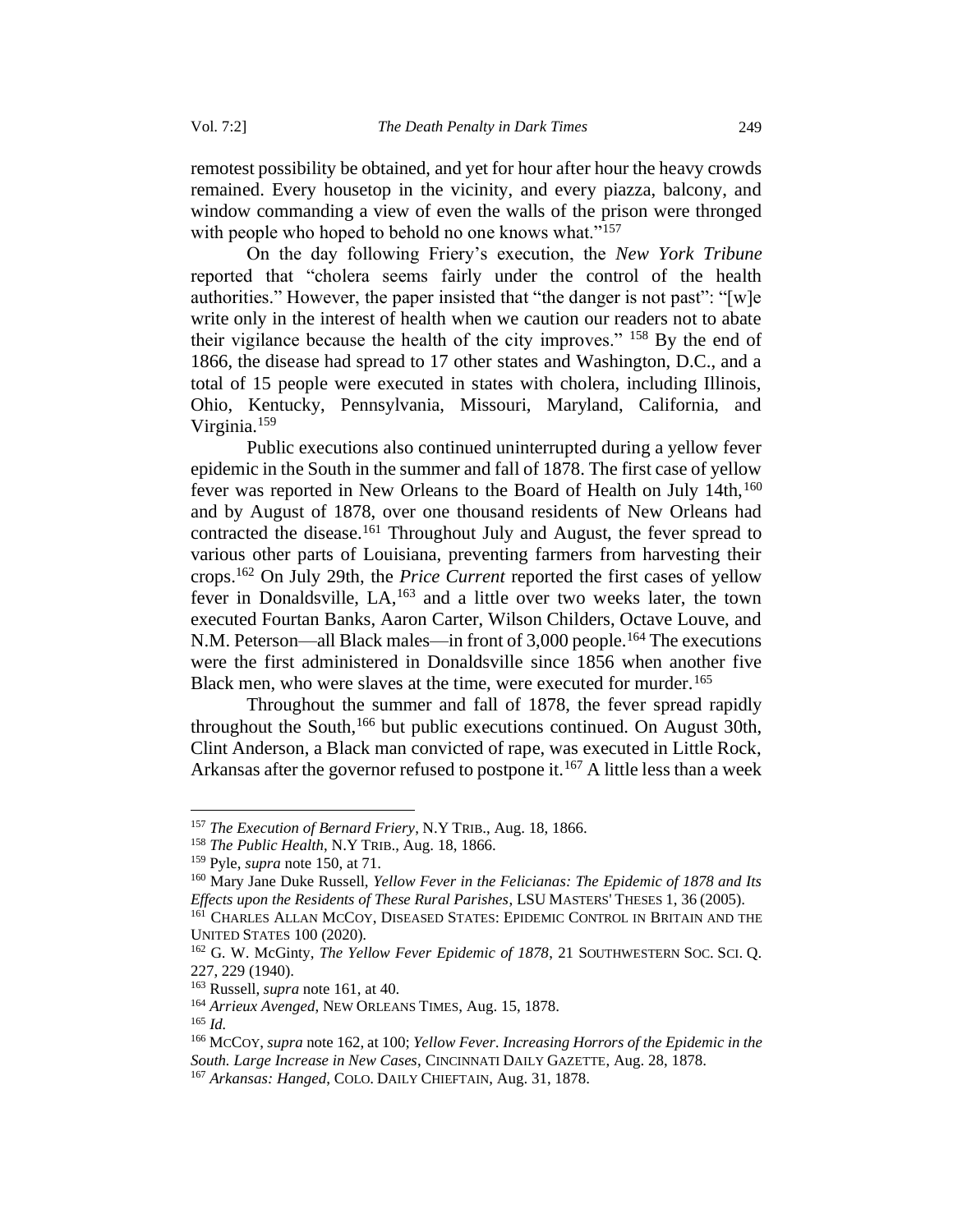after Anderson's execution, George Howell, a 16-year-old Black male, was executed in front of a large crowd in Greeneville, Tennessee.<sup>168</sup> In early October, with the fever still raging, Mississippi put Rodney Green, another Black man, to death for murder in front of a crowd of  $2,000$  people,  $169$ notwithstanding the fact that a staggering 28 percent of yellow fever victims ultimately succumbed to the disease in the state. $170$  In total, there were 107 executions in 1878 and the same number a year later, up from an annual average of 64 in the five years preceding the epidemic.

From the spring of 1918 through the summer of 1919,<sup>171</sup> three waves of Spanish flu killed approximately 675,000 Americans.<sup>172</sup> As the health crisis unfolded, state governments imposed quarantines and restrictions on other activities requiring close contact and gathering. Executions, however, continued, with a total of 126 administered over the course of the epidemic.

The second wave of the Spanish flu, which lasted from September through November 1918,<sup>173</sup> was its deadliest. In October alone, an estimated 195,000 Americans succumbed to the disease.<sup>174</sup> The severity of the second wave led municipalities nationwide to close public spaces, such as schools and movie theaters, and prohibit large gatherings.<sup>175</sup>

Eighteen executions took place in the United States during this deadly second wave,<sup>176</sup> and 8 of those 18 executions occurred in Pennsylvania,<sup>177</sup> a

<sup>168</sup> *1878: George Howell, family arbiter*, EXECUTED TODAY, (Sept. 5, 2018) http://www.executedtoday.com/tag/1878/ [https://perma.cc/3MXY-BT77] (reprinting of *Execution of Howell*, MORRISTOWN GAZETTE, Sept. 11, 1878).

<sup>169</sup> *An Execution in Mississippi*, CINCINNATI DAILY GAZETTE, Oct. 5, 1878.

<sup>&</sup>lt;sup>170</sup> DEANNE STEPHENS NUWER, PLAGUE AMONG THE MAGNOLIAS: THE 1878 YELLOW FEVER EPIDEMIC IN MISSISSIPPI (2009).

<sup>171</sup> *See 1918 Pandemic Influenza: Three Waves*, CTRS. FOR DISEASE CONTROL & PREVENTION (May 11, 2018) [hereinafter *Three Waves*], https://www.cdc.gov/flu/pandemicresources/1918-commemoration/three-waves.htm [https://perma.cc/J7KS-4QEW] (explaining that the CDC estimates that the Spanish flu pandemic lasted from March 1918 through the summer of 1919. For the purpose of counting executions, we included all executions from the beginning of March 1918 to the end of August 1919).

<sup>172</sup> *1918 Pandemic (H1N1 Virus)*, CTRS. FOR DISEASE CONTROL & PREVENTION (June 16, 2020), http://www.cdc.gov/flu/pandemic-resources/1918-pandemic-h1n1.html [https:// perma.cc/GT97-LBA4].

<sup>173</sup> *Three Waves*, *supra* note 172.

<sup>174</sup> *1918 Pandemic Influenza Historic Timeline*, CTRS. FOR DISEASE CONTROL & PREVENTION (Apr. 18, 2019), http://www.cdc.gov/flu/pandemic-resources/1918-commemor ation/pandemic-timeline-1918.htm [https://perma.cc/WCG3-ZFU9].

<sup>175</sup> Dave Roos, *How U.S. Cities Tried to Halt the Spread of the 1918 Spanish Flu*, HISTORY.COM (Mar. 11, 2020), https://www.history.com/news/spanish-flu-pandemicresponse-cities [https://perma.cc/QF7Q-FCGB].

<sup>176</sup> *ESPY File*, *supra* note 15, at 272.

<sup>177</sup> *Id.*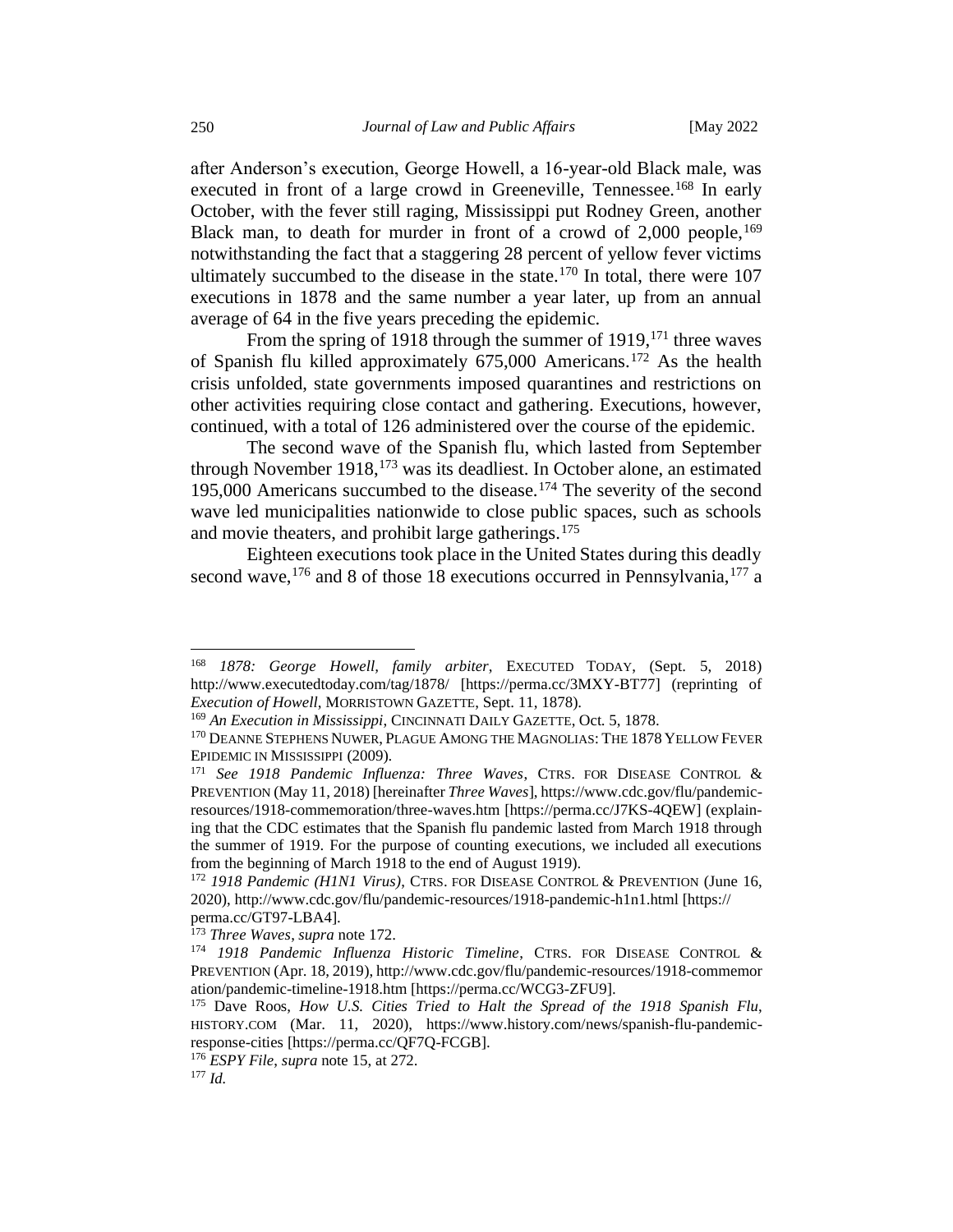state home to nearly 10 percent of the nation's total flu deaths.<sup>178</sup> Tellingly, Pennsylvanian officials did not postpone executions even when the health crisis worsened after sentencing but before a scheduled execution. On September 14, 1918, the *Philadelphia Inquirer* reported that two Black men, Andrew Carey and Charles Kyler, would be executed during the week of October 14th in Dauphin County.<sup>179</sup> These executions proceeded as scheduled even though in early October, county officials closed public spaces and prohibited large public gatherings.<sup>180</sup>

Following the 1918 Spanish flu pandemic, three other pandemics afflicted the United States prior to COVID-19: the 1957 H2N2 pandemic, the 1968 H3N2 pandemic, and the 2009 H1N1 or "swine flu" pandemic.<sup>181</sup> The 1957 H2N2 outbreak, which claimed approximately 116,000 American lives, disrupted daily life. School closures<sup>182</sup> occurred after the opening of schools in September contributed to a spike in H2N2 cases during the next month.<sup>183</sup> Despite the spike, 6 people were executed in the United States in October alone. California, which was suffering from a particularly intense flu outbreak at the time,<sup>184</sup> executed 2 of those 6. Both Foster Dement, who was executed in Los Angeles' San Quentin Prison on October 2nd, and Henry Simpson, who was executed 2 days later in Stanislaus, died by lethal gas.<sup>185</sup> All told, 119 people were put to death during 1957 and 1958,  $186$  which meant

<sup>178</sup> Mia Shetty & J.J. Ahern, *Penn and the 1918 Influenza Epidemic*, U. PA. ARCHIVES & RECS. CTR. (2018), https://archives.upenn.edu/exhibits/penn-history/flu [https://perma.cc/ Q3LN-GZMN]. According to Shetty and Ahern, over 60,000 people died from the Spanish flu while the CDC estimates that 675,000 people died nationwide. *See 1918 Pandemic (H1N1 Virus)*, *supra* note 173.

<sup>179</sup> *Dates for Four Electrocutions*, PHILA. INQUIRER, Sept. 14, 1918.

<sup>180</sup> Joe McClure, *Spanish Flu Pandemic in 1918 Took a Deadly Toll on Central Pennsylvania*, PATRIOT-NEWS (Mar. 28, 2020), https://infoweb-newsbank-com.ezproxy. amherst.edu/apps/news/document-view?p=AWNB&docref=news/17A00AE2E93EAF70 [https://perma.cc/H4C8-PE2P].

<sup>181</sup> *Past Pandemics*, CTRS. FOR DISEASE CONTROL & PREVENTION (Aug. 10, 2018), http://www.cdc.gov/flu/pandemic-resources/basics/past-pandemics.html [https://perma.cc/ T3QU-CCL5].

<sup>182</sup> *1957–1958 Pandemic (H2N2 Virus)*, CTRS.FOR DISEASE CONTROL & PREVENTION (Jan. 2, 2019), http://www.cdc.gov/flu/pandemic-resources/1957-1958-pandemic.html [https:// perma.cc/5P69-ATLM].

<sup>183</sup> D. A. Henderson et al., *Public Health and Medical Responses to the 1957–58 Influenza Pandemic*, 7 BIOSECURITY & BIOTERRORISM: BIODEFENSE STRATEGY, PRAC., & SCI. 265, 269 (2009).

<sup>184</sup> *Id.* at 267.

<sup>&</sup>lt;sup>185</sup> United States Congress Senate Committee on the Judiciary Subcommittee on Criminal Laws and Procedures, *To Abolish the Death Penalty: Hearings, Ninetieth Congress, Second Session, on S. 1760... March 20, 21, and July 2, 1968* (U.S. Government Printing Office, 1970) (page 217); *Dement, Wife Killer, Dies in Gas Chamber*, L.A. TIMES, Oct. 3, 1957; Simpson v. Teets, 248 F.2d 465, 465 (9th Cir. 1957).

<sup>186</sup> ESPY File, *supra* note 15.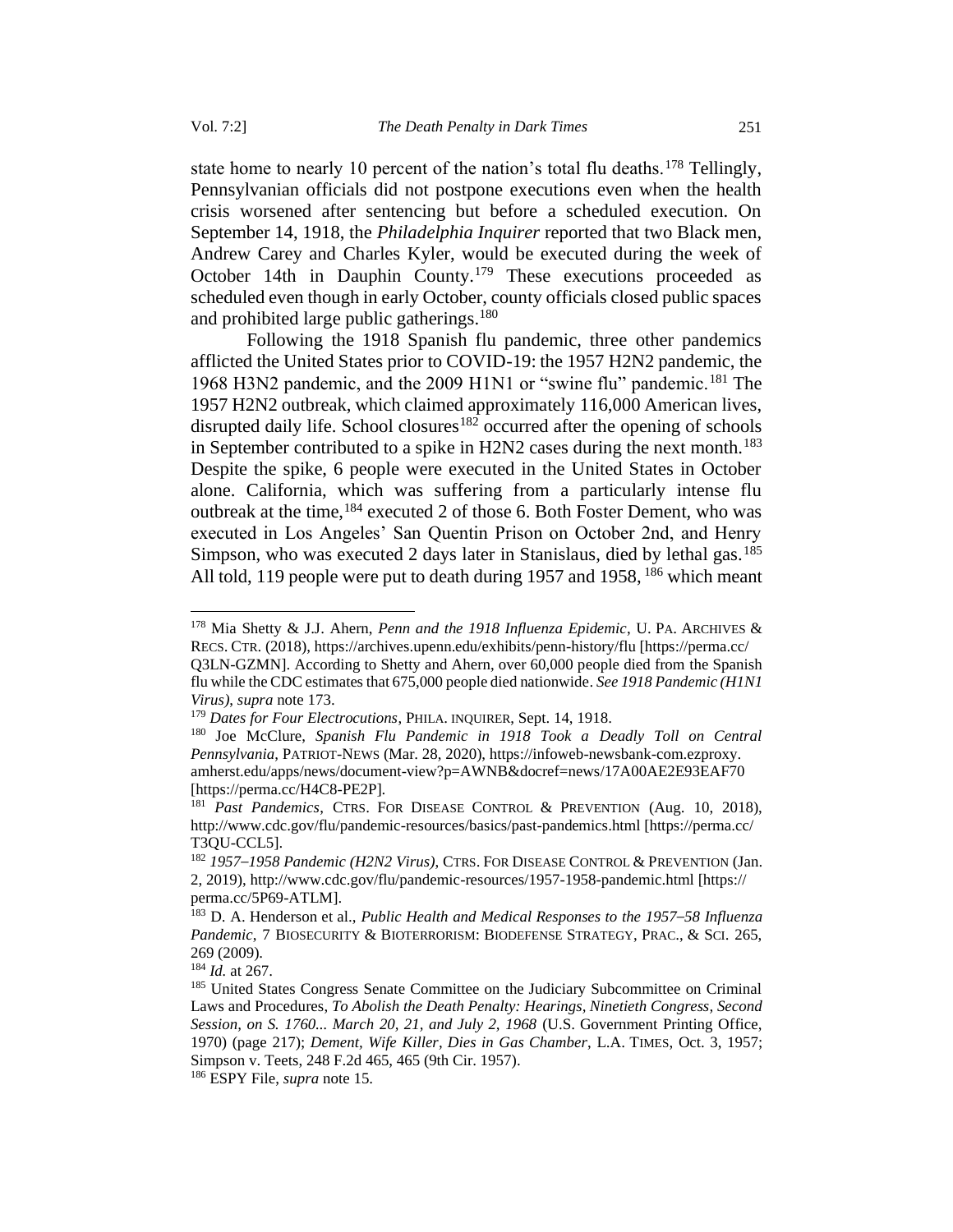that the annual execution rate of 59.5 for those two years was slightly lower than the average annual total (74**)** for the five years before H2N2 became a health crisis in the United States.

No one was executed during the 1968 H3N2 pandemic because it marked the first year of a ten-year unofficial moratorium on executions triggered by ongoing litigation challenging the death penalty's constitutionality.<sup>187</sup> However, numerous people were executed during the 2009 H1N1 pandemic. The H1N1 virus, which emerged in April of 2009 and spread rapidly for about a year,<sup>188</sup> infected 60.8 million people, hospitalized 274,304 and killed 12,459 in the United States.<sup>189</sup> Despite the close contact required by lethal injection, 44 people were executed in 12 different states over the course of the epidemic.<sup>190</sup> All but 2 of them were executed via lethal injection.<sup>191</sup>

Importantly, several of these executions via lethal injection occurred during periods of peak flu activity. On May 8th, three days after a record number of flu-inspired school dismissals,  $192$  Thomas Ivey, a 34-year-old Black male convicted of murdering a policeman after breaking out of jail, died by lethal injection in Orangeburg County, South Carolina.<sup>193</sup> Around mid-July, H1N1 cases began to decline, but by late August a second wave was sweeping across the United States.<sup>194</sup>

On August 18th, John Marek, a 45-year-old white man, was executed in Broward County, Florida for murdering a widowed mother after he had spent 25 years on death row. Twenty-six witnesses were present at his execution, and, despite public health guidance, they sat "shoulder to shoulder

<sup>187</sup> Sarat, *supra* note 14.

<sup>188</sup> *See generally 2009 H1N1 Flu Pandemic Timeline*, CTRS. FOR DISEASE CONTROL & PREVENTION (May 8, 2019), https://www.cdc.gov/flu/pandemic-resources/2009-pandemictimeline.html [https://perma.cc/X2KZ-P4NK].

<sup>189</sup> *2009 H1N1 Pandemic (H1N1pdm09 Virus)*, CTRS. FOR DISEASE CONTROL & PREVENTION (June 11, 2019), https://www.cdc.gov/flu/pandemic-resources/2009-h1n1 pandemic.html [https://perma.cc/5Z35-45LT].

<sup>&</sup>lt;sup>190</sup> *Id.* The CDC asserts that the 2009 H1N1 pandemic lasted from April 12, 2009, to April 10, 2010, in the United States. *Id.* 

<sup>191</sup> *Execution Database*, DEATH PENALTY INFO. CTR., https://deathpenaltyinfo.org/

executions/execution-database?filters%5BstartDate%5D=04%2F01%2F2009&filters%5 BendDate%5D=04%2F01%2F2010 [https://perma.cc/699Q-V949] (filtering for 2009 and 2010 and counting from 4/1/2009 to 4/1/2010). There were two electrocutions over the course of the epidemic. *Id.*

<sup>192</sup> *2009 H1N1 Flu Pandemic Timeline*, *supra* note 189.

<sup>193</sup> Ian Silver, *Thomas Treshawn Ivey Executed*, WCSC (May 24, 2009), https://www.live5news.com/story/10334816/thomas-treshawn-ivey-executed/ [https:// perma.cc/9R7F-WQ5B].

<sup>194</sup> *2009 H1N1 Flu Pandemic Timeline*, *supra* note 189.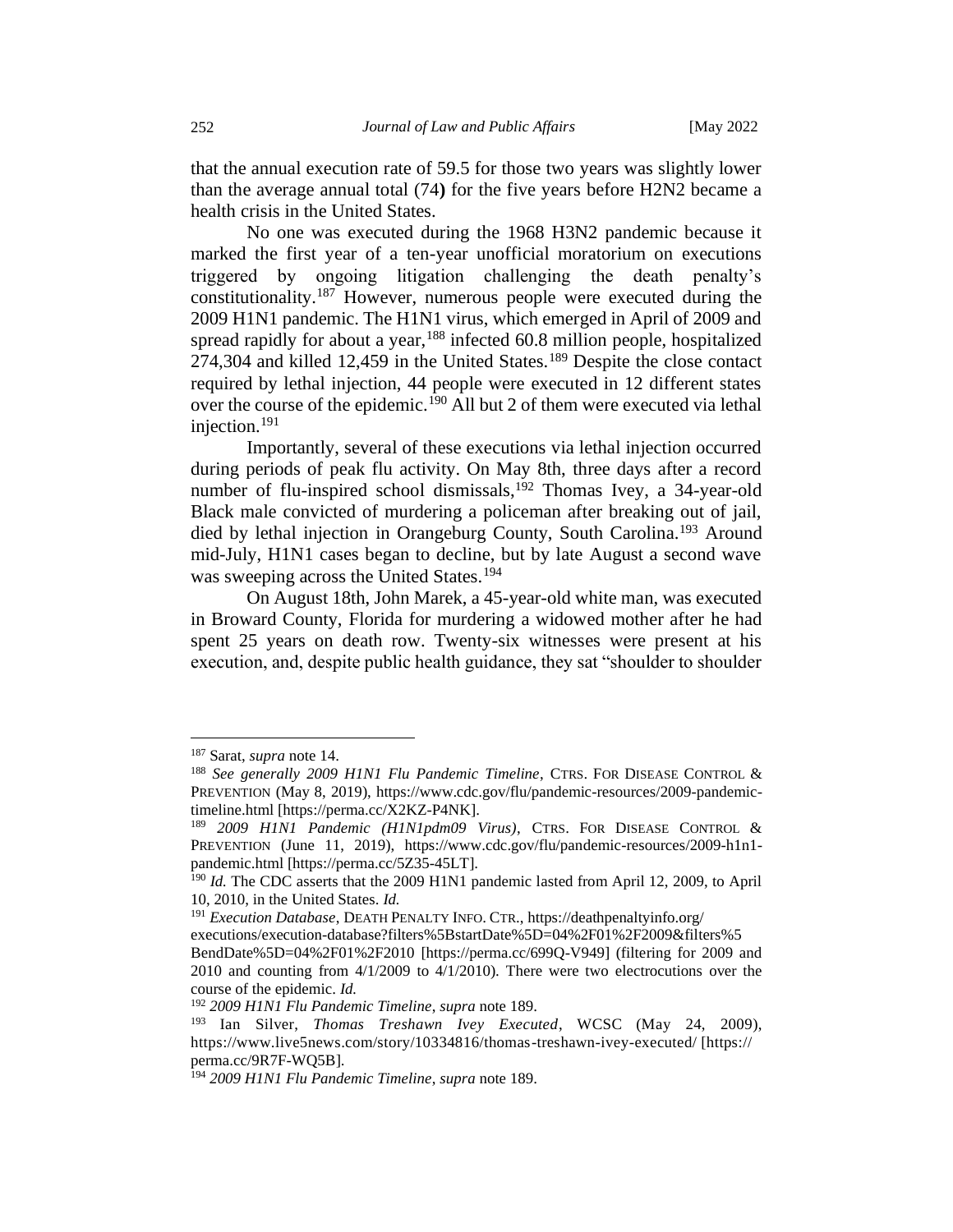on metal-frame chairs," according to the *South Florida Sun Sentinel.*<sup>195</sup> A day after Marek's execution, Jason Getsy, a 33-year-old white male, died by lethal injection in Lucasville, Ohio for his involvement in a murder-for-hire scheme.<sup>196</sup> As Getsy was being executed, he apologized to the families of the victims: "'I am sorry," he said. "'It's a little word, I know, but it is true."<sup>197</sup>

In late October 2009, H1N1 activity reached its highest levels with 48 of 50 states reporting significant numbers of cases.<sup>198</sup> Nonetheless, in late October, Mark McClain, a 42-year-old white male, died by lethal injection in Georgia almost 15 years after he murdered an Augusta pizza shop manager during a robbery.<sup>199</sup> A week after McLain's execution, Reginald Blanton, a 28-year-old Black male, was put to death in Texas for a 2000 murder that Blanton maintained he did not commit.<sup>200</sup>

The number of executions carried out during the H1N1 crisis was slightly lower than the 5-year annual average (50) from 2004–2008 but higher than the annual average of 38 in the 5 years after H1N1.

## **CONCLUSION**

<span id="page-26-0"></span>During most of the United States' wars, severe economic contractions, and epidemics/pandemics, the death penalty has proceeded without interruption and in some cases at an accelerated pace. Given that pattern, the disruption of executions during the early stages of the COVID-19 pandemic stands out as a striking exception. That disruption came at a time of declining support for the death penalty. A May 2020 Gallup poll revealed that a record-low 54% of U.S. adults believed that the death penalty is "morally acceptable."<sup>201</sup>

Importantly, however, even the COVID-19 pandemic did not completely halt executions. On May 19th, 2020, a little over 2 months after the Texas Court of Appeals postponed the execution of John Hummel,

<sup>195</sup> Tonya Alanez, *Execution Ends 25 Years on Death Row*, S.FLA.SUN-SENTINEL (Aug. 20, 2009), https://www.sun-sentinel.com/news/fl-xpm-2009-08-20-0908190469-story. html [https://perma.cc/L64L-9UT6].

<sup>196</sup> Peter Zicari, *Ohio Executes Jason Getsy, Triggerman in Murder for Hire*, CLEVELAND.COM (Mar. 27, 2019), https://www.cleveland.com/metro/2009/08/ohio\_ executes\_jason\_getsy\_trig.html [https://perma.cc/FE3P-FFH7].

 $^{197}$  *Id.* 

<sup>198</sup> *2009 H1N1 Flu Pandemic Timeline*, *supra* note 189.

<sup>199</sup> Walter C. Jones, *McClain Executed for Augusta Murder*, AUGUSTA CHRON. (Oct. 21, 2009), at A01.

<sup>200</sup> *Reginald Winthrop Blanton*, OFF. CLARK CTY.PROSECUTING ATT'Y, http://www. clarkprosecutor.org/html/death/US/blanton1178.htm [https://perma.cc/QTK6-JWJP].

<sup>201</sup> Megan Brenan, *Record-Low 54% in U.S. Say Death Penalty Morally Acceptable*, GALLUP (June 23, 2020), https://news.gallup.com/poll/312929/record-low-say-death-penaltymorally-acceptable.aspx [https://perma.cc/JPY3-QZV7].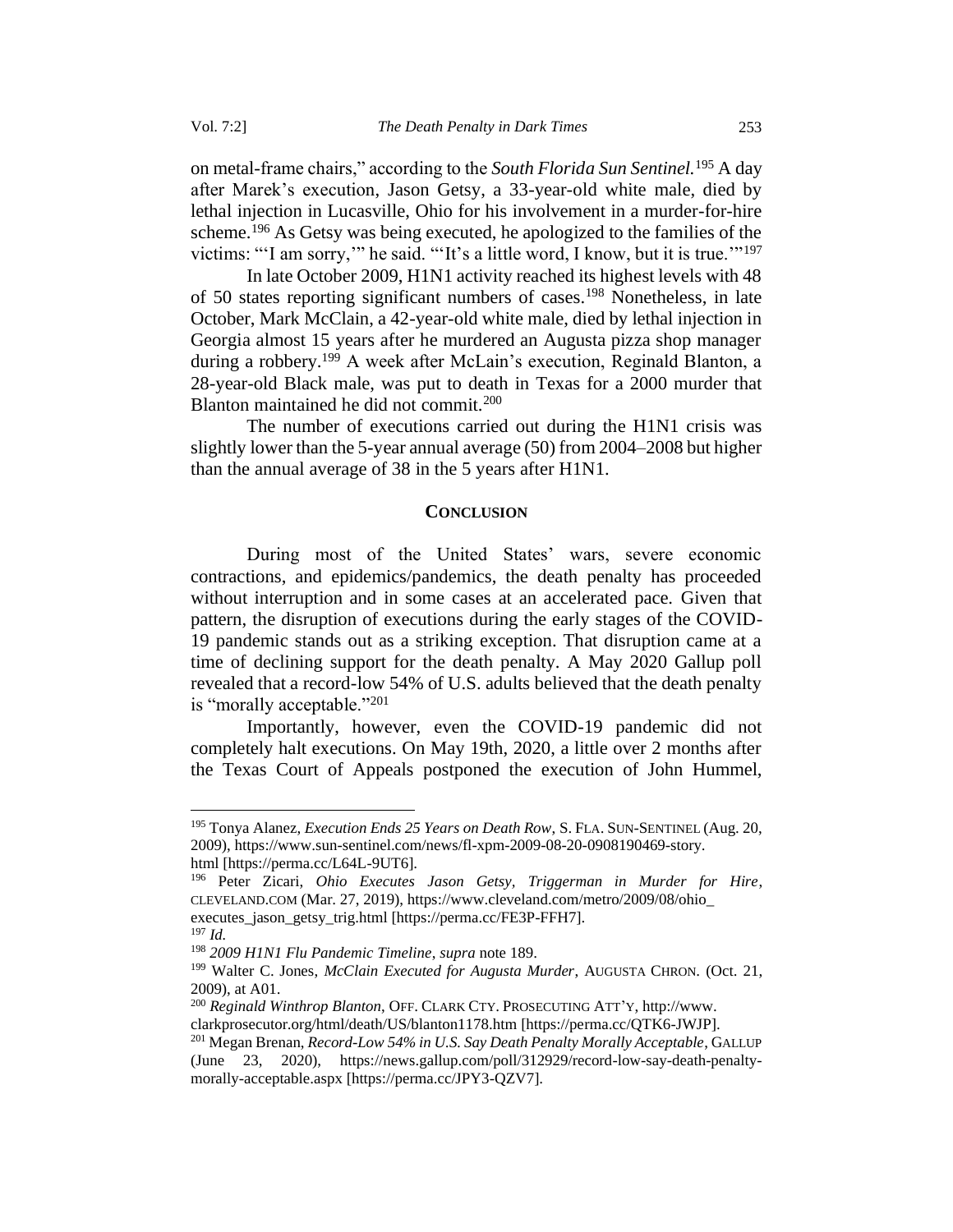Missouri executed 64-year-old Walter Barton, who was convicted of a 1991 murder of an 81-year-old woman. Barton was executed despite the close proximity of witnesses and staff at the site of the execution, and his attorney's insistence that the pandemic prevented him from safely preparing legal appeals and clemency petitions.<sup>202</sup> Billy Joe Wardlow, who was executed in Texas on July 8th, was the only other inmate executed at the state level until May  $2021$ ,  $203$  but a few state-level capital trials and hearings resumed months before vaccines became widely available. Proceedings that were delayed at the beginning of the pandemic but resumed prior to widespread vaccine distribution included the trial of Dreion Dearing, who was accused of killing an Adams County deputy in Colorado in  $2018$ ,  $204$  and the sentencing hearing of Paul Henry III, who was convicted of a double murder in Pennsylvania.<sup>205</sup>

Additionally, on July 14, 2020, the Trump administration ended the federal death penalty's 17-year hiatus with the execution of Daniel Lewis Lee.<sup>206</sup> Lee was put to death even though the pandemic prevented the family of his victims from being present.<sup>207</sup> In the following six months, President Trump's Department of Justice ordered more federal executions—13—than any other president in the 20th or 21st centuries.<sup>208</sup> It did so in spite of the

<sup>202</sup> Jim Salter, *Missouri Carries out 1st US Execution Since Pandemic Began*, APNEWS (May 19, 2020), https://apnews.com/article/78ae7040d0fc20e6f3b32c371b2fa7fc [https:// perma.cc/V44S-8N48].

<sup>&</sup>lt;sup>203</sup> Jolie McCullough, *Texas Executes Billy Wardlow, Who Was 18 When He Killed a Man. Experts Argued That's Too Young for a Death Sentence.*, TEX. TRIB. (July 8, 2020), https://www.texastribune.org/2020/07/08/texas-execution-billy-wardlow/ [https://perma.cc/ 6YBC-5RE3].

<sup>204</sup> Sean Towle, *Trial Underway in Man Accused of Killing Adams County Deputy Heath Gumm*, DENVERCHANNEL (Sept. 28, 2020), https://www.thedenverchannel.com/news/localnews/trial-underway-in-man-accused-of-killing-adams-county-deputy-heath-gumm

<sup>[</sup>https://perma.cc/ZJA2-2TKA]. *See also* Shelly Bradbury, *Adams County Death Penalty Trial Postponed Due to Coronavirus*, DENVER POST (Mar. 23, 2020), https://www.

denverpost.com/2020/03/23/dreion-dearing-death-penalty-trial-postponed-coronavirus/ [https://perma.cc/76XR-JRA3] (reporting that the trial was postponed as the pandemic grew in severity).

<sup>205</sup> Dylan Segelbaum, *Sentencing Delay Frustrates Bereaved Brother – Coronavirus Interferes in York County Death Penalty Case*, YORK DAILY REC. (Mar. 30, 2020); *Capital Case Roundup—Death Penalty Court Decisions the Week of June 1, 2020*, DEATH PENALTY INFO. CTR., https://deathpenaltyinfo.org/stories/capital-case-roundup-death-penalty-courtdecisions-the-week-of-june-1-2020 [https://perma.cc/G8F2-ZZ7E].

<sup>206</sup> Ariane de Vogue et al., *Daniel Lewis Lee Executed after Supreme Court Clears the Way*, CNN, (July 14, 2020), https://www.cnn.com/2020/07/14/politics/daniel-lewis-lee-supremecourt-rule-execution/index.html [https://perma.cc/M3Z7-9Y5K]. <sup>207</sup> *Id.*

<sup>208</sup> *Report* , *supra* note 6, at 2; *see also* Madeline Carlisle, *Amid Large Scale Outbreak on Death Row, Trump Administration Continues an Unprecedented Week of Executions*, TIME (Jan. 14, 2021), https://time.com/5928974/coronavirus-death-row-prisoners-executions-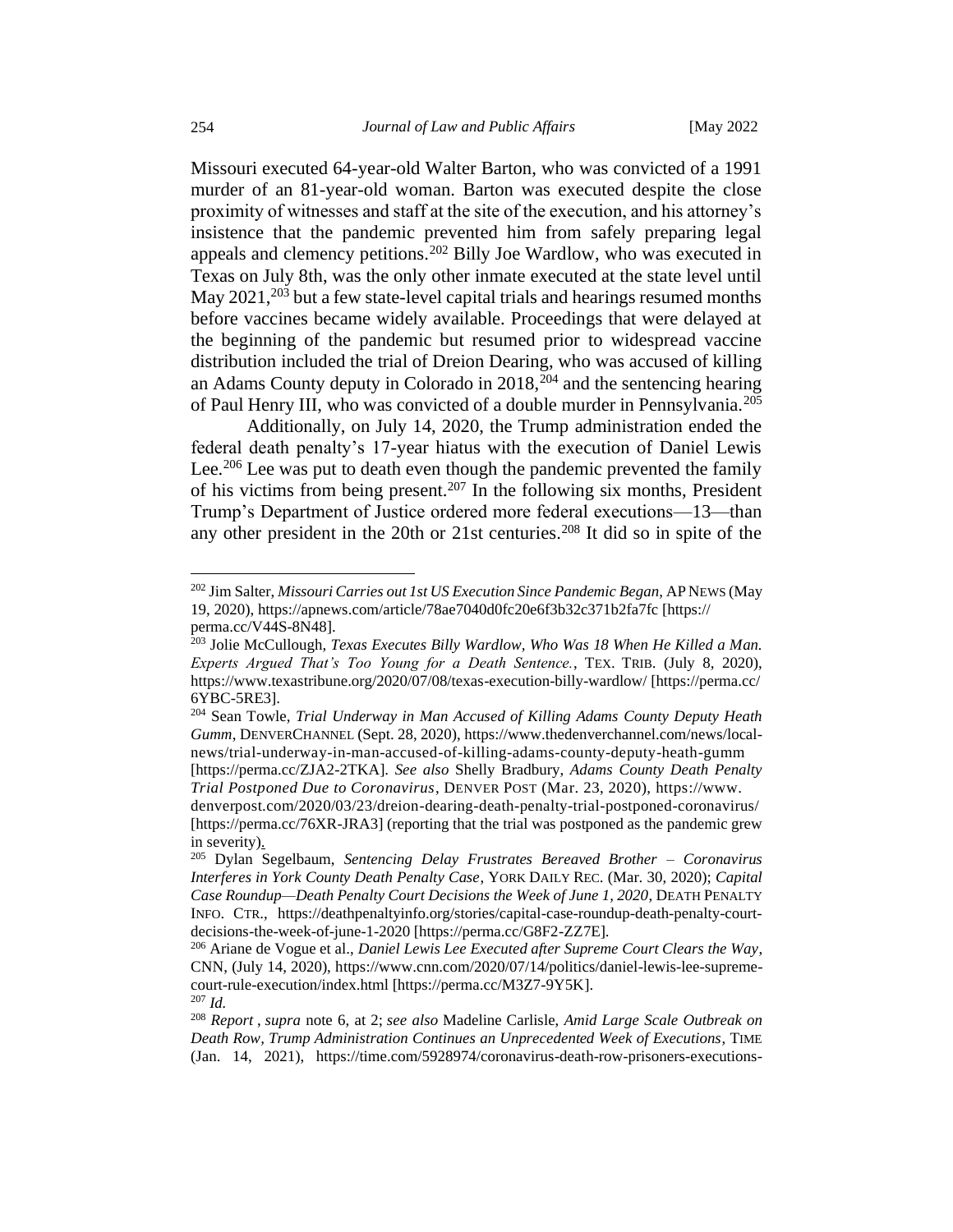fact that executions led to major virus outbreaks in the prisons where they were carried out.<sup>209</sup>

America's death penalty survived the COVID-19 crisis just as it survived every crisis in the past. Perhaps the COVID-19 pandemic's interruption of executions and trials was a byproduct of America's already weakening attachment to the death penalty. But it is, of course, not possible to know why, in any particular crisis, executions proceed or do not proceed. Since they were, and remain mostly a state responsibility, we would have to determine how state officials assessed the cost and benefits of carrying on with capital punishment as well as how they assessed the resource needs and/or risks associated with each crisis. But in the absence of that kind of information we can say that the death penalty has shown itself to be remarkably resilient during wars, economic downturns, and disease outbreaks. Neither COVID-19, nor any crisis that preceded it, has stopped the machinery of death from running.

trump/ [https://perma.cc/DH4R-NWCR] ("Between 50 and 125 people travel to Terre Haute for an execution, per court documents, including a 40-person execution team that doesn't quarantine upon arrival. Yet 10 executions took place during the second half of 2020 as COVID-19 ravaged the U.S.").

<sup>209</sup> Hailey Fuchs, *Virus Hits Federal Death Row, Prompting Calls for Delays in Executions*, N.Y. TIMES (Dec. 21, 2020), https://www.nytimes.com/2020/12/21/us/politics/coronavirusdeath-row-executions.html [https://perma.cc/AGG7-KVQH].